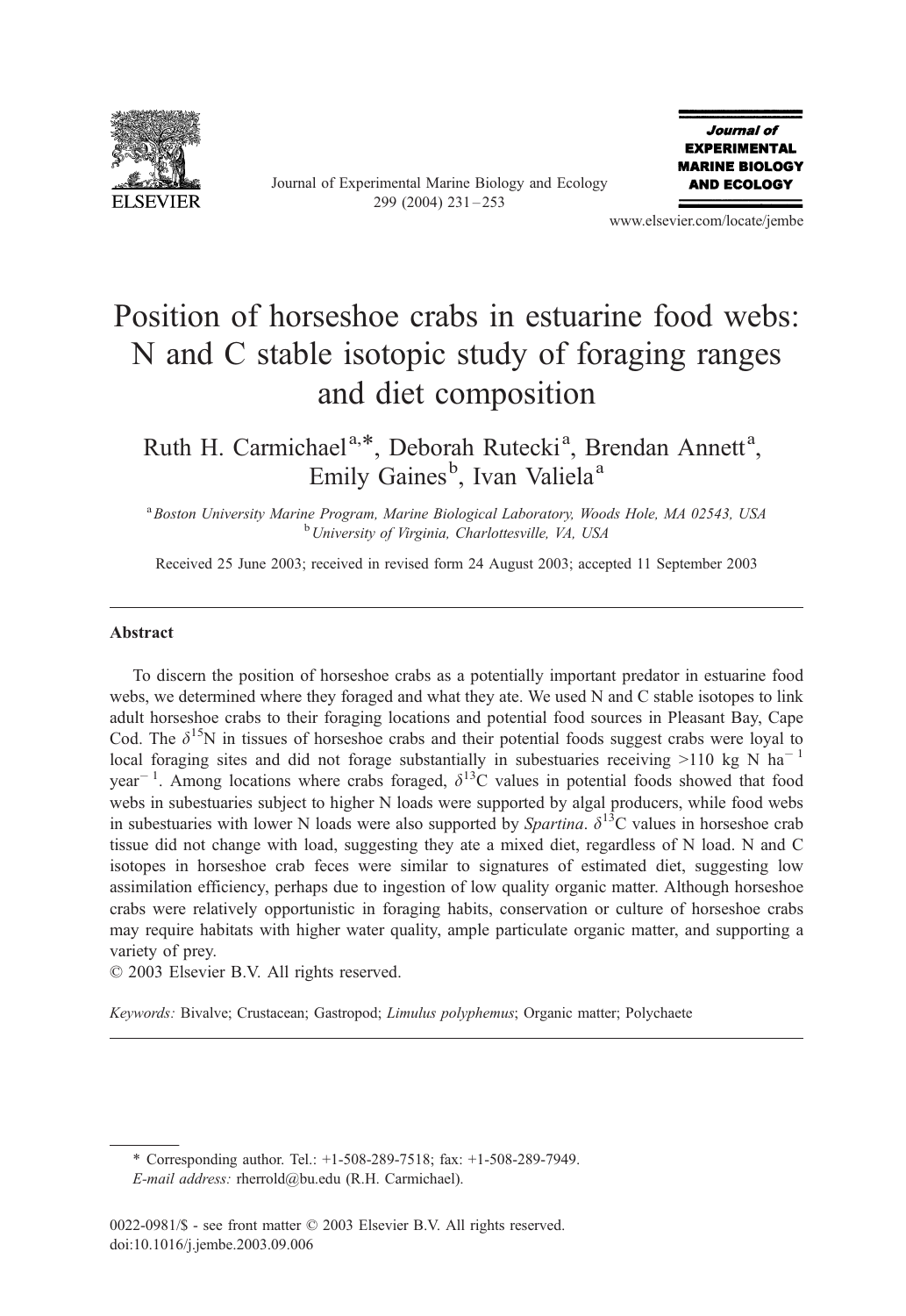# 1. Introduction

The Atlantic horseshoe crab (Limulus polyphemus) is a potentially highly mobile benthic consumer whose adult habitat ranges from the continental shelf to inshore estuaries where they congregate in the spring to spawn [\(Shuster, 1982; Sekiguchi,](#page-21-0) 1988). Adults are capable of migrating great distances and do not necessarily return to the same beaches each year [\(Shuster, 1955, 1982, 1996; Baptist et al., 1957; Sekiguchi,](#page-21-0) 1988).

Horseshoe crabs are thought to have decreased in abundance in recent decades [\(Rudloe,](#page-21-0) 1982; Michels, 1996; Swan et al., 1996; Widener and Barlow, 1999; Berkson and Shuster, 1999), raising interest in protecting natural horseshoe crab populations and culturing crabs to restore declining populations [\(Tanacredi, 2001; Botton, 2001\).](#page-22-0) These efforts have prompted concerns that protecting horseshoe crabs will, in turn, reduce abundance of other commercially important species such as bivalves (MA Division of Marine Fisheries staff, personal communication). To address these concerns we need a more detailed understanding of where horseshoe crabs forage and what they eat.

Many animal species, sediment, and vascular plants have been found in the guts of adult horseshoe crabs [\(Botton and Haskin, 1984; Botton, 1984a; Botton and Ropes, 1989\).](#page-19-0) Gut content analysis, however, may be biased toward detection of species such as bivalves since shells or exoskeletons are not readily digested and tend to remain in the gut [\(Sutela](#page-21-0) and Huusko, 2000; Alexander et al., 1996; Hyslop, 1980). Gut content analysis is also biased toward food items recently consumed and cannot provide information regarding longer-term assimilation or provide direct links to foraging locations.

Measurement of stable isotopes has become a widely used method for defining relationships between consumers and their food sources [\(Peterson and Fry, 1987;](#page-21-0) Michener and Schell, 1994; Cabana and Rasmussen, 1994), determining sources of N and C to these food webs, and have been applied to study foraging, migration, and other life history phenomenon [\(Hesslein et al., 1991; Alisauskas and Hobson, 1993; Walker et](#page-20-0) al., 1999; Best and Schell, 1996; Hansson et al., 1997; Kline et al., 1998; Griffin and Valiela, 2001; McGinnis and Emslie, 2001). Hence, stable isotope data may offer valuable evidence to define horseshoe crab foraging ranges and diet composition.

N isotopes can be used to link consumers to foraging sites because freshwater delivered to different estuaries bear specific signatures derived from N sources on land [\(McClelland et al., 1997; McClelland and Valiela, 1998a\).](#page-20-0) Heavier N isotopic signatures are typically found in more eutrophied estuaries where wastewater is the primary source of N mediating isotopic signatures [\(McClelland et al., 1997; McClelland and Valiela,](#page-20-0) 1998a). These land-derived isotopic signatures are conveyed to producers and ultimately transferred to consumers [\(Peterson and Fry, 1987; Griffin and Valiela, 2001; Evgenidou](#page-21-0) and Valiela, 2002; Weiss et al., 2002; Shriver et al., 2002). Location-specific isotopic signatures have been used to link relatively sedentary estuarine consumers to their foraging sites [\(Evgenidou and Valiela, 2002; Weiss et al., 2002; Shriver et al., 2002\).](#page-20-0) Here we apply stable isotopes to identify the foraging sites of a highly motile invertebrate benthic predator.

In addition to their utility in identifying sources of N and C to estuaries, stable isotope ratios are useful in defining food webs because isotopes are relatively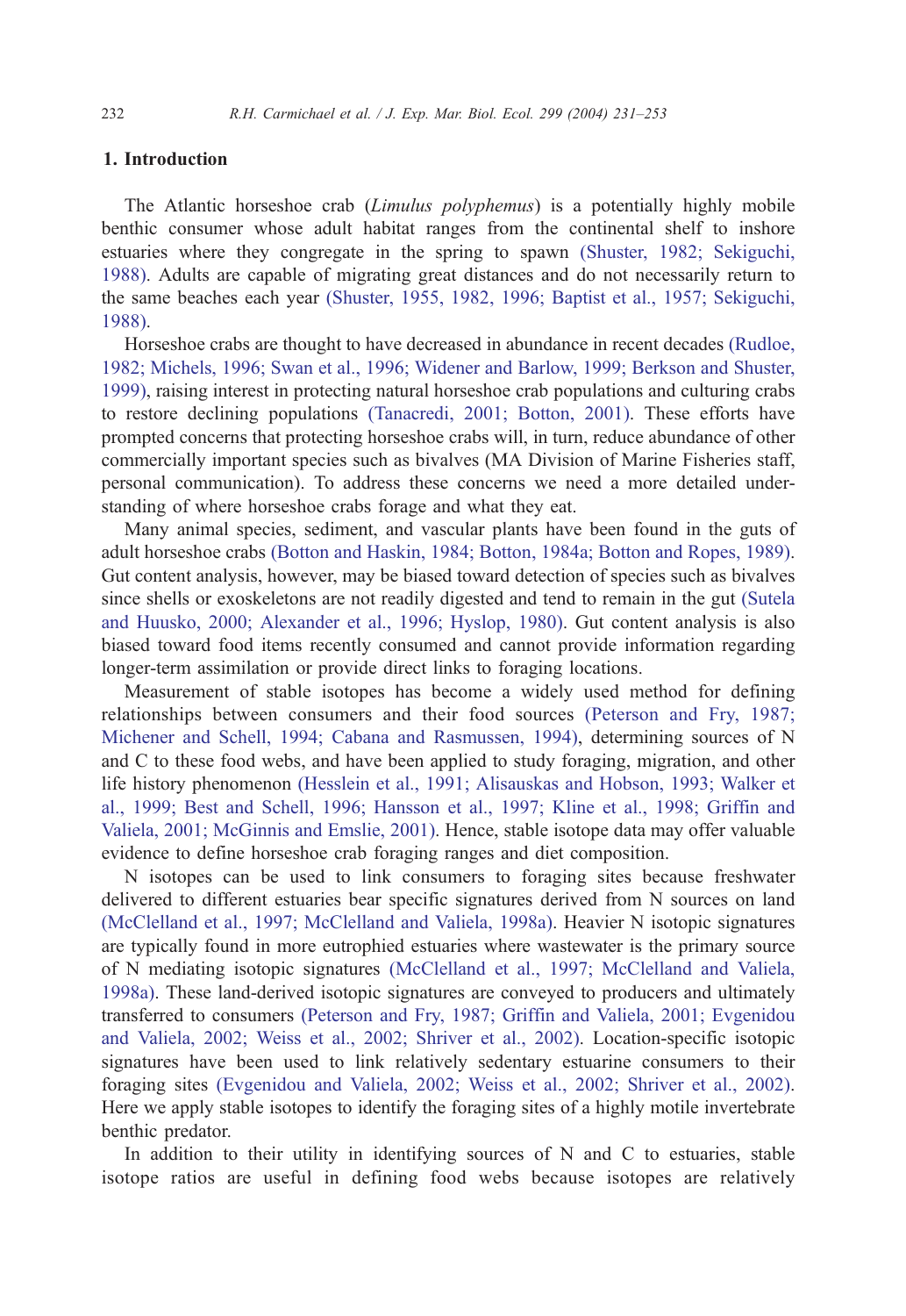consistently fractionated by biological and physical processes as they pass through food webs. Isotopic ratios become heavier by  $2-4\%$  for N and by  $1-2\%$  for C with each trophic transfer [\(Peterson and Fry, 1987; Cabana and Rasmussen, 1994\).](#page-21-0) This fractionation from potential food sources to tissues in consumers has been used to identify trophic relationships. Similarly, fractionation of isotopic signatures from potential food sources to feces, which are comprised of unassimilated food and by-products of metabolism, can be used to identify foods that may be consumed but not assimilated [\(Klein Breteler et al., 2002\).](#page-20-0)

Trophic relationships between motile consumers like horseshoe crabs and their food sources may depend on size of consumers as well as foraging patterns. Larger animals are able to feed higher in the food web and often acquire heavier isotopic signatures in their tissues [\(France et al., 1998; Gaines et al., 2002; Harvey et al., 2002\).](#page-20-0) Hence, sizes of consumers and food sources need to be considered when comparing isotopic signatures across different locations. Foraging patterns also may uncouple isotopic relationships between consumers and food sources if tissue turnover rates in consumers are slower than changes in location [\(Schmidt et al., 2003\),](#page-21-0) and such data have not been collected for horseshoe crabs. Since juvenile horseshoe crabs remain within intertidal areas near natal beaches for the first years of life [\(Rudloe, 1979, 1981; Shuster, 1982\),](#page-21-0) they acquire the isotopic signature of food sources in their natal estuaries [\(Gaines et al., 2002\).](#page-20-0) Comparing isotopic signatures in different sized resident juveniles with those in tissues of adults may discern whether differences in isotopic signature among crabs from different areas are related to body size or foraging location.

In this study, we used  $\delta^{15}N$  and  $\delta^{13}C$  signatures of adult horseshoe crabs and their prey in Pleasant Bay on Cape Cod to (1) determine whether crabs foraged throughout Pleasant Bay or fed locally in certain subestuaries by sampling horseshoe crabs and their potential food sources from subestuaries of the Bay receiving different N loads and different isotopic ratios, and (2) define the diet composition and trophic position of adult horseshoe crabs foraging in subestuaries of Pleasant Bay by comparing isotopic values in available food sources to those in horseshoe crab tissue and feces.

## 2. Methods

### 2.1. Determination of foraging locations

To determine whether horseshoe crabs within Pleasant Bay foraged in specific subestuaries or throughout the Bay, we compared isotopic signatures of adult crabs from sites in seven subestuaries and at Nauset Beach in the main portion of Pleasant Bay [\(Fig.](#page-3-0) 1) to food sources available in each location. Watershed delineations as well as relationships between land cover on watersheds and resulting N inputs to the subestuaries of Pleasant Bay are described elsewhere [\(Carmichael et al., in press\).](#page-19-0) From these data, we selected sampling sites within subestuaries of Pleasant Bay and in the main portion of the Bay at Nauset Beach that receive the widest range of land-derived N loads to the Bay [\(Table 1\)](#page-4-0) and where N loads convey estuary-specific isotopic signatures to producers and consumers [\(Carmichael et al., in press\).](#page-19-0)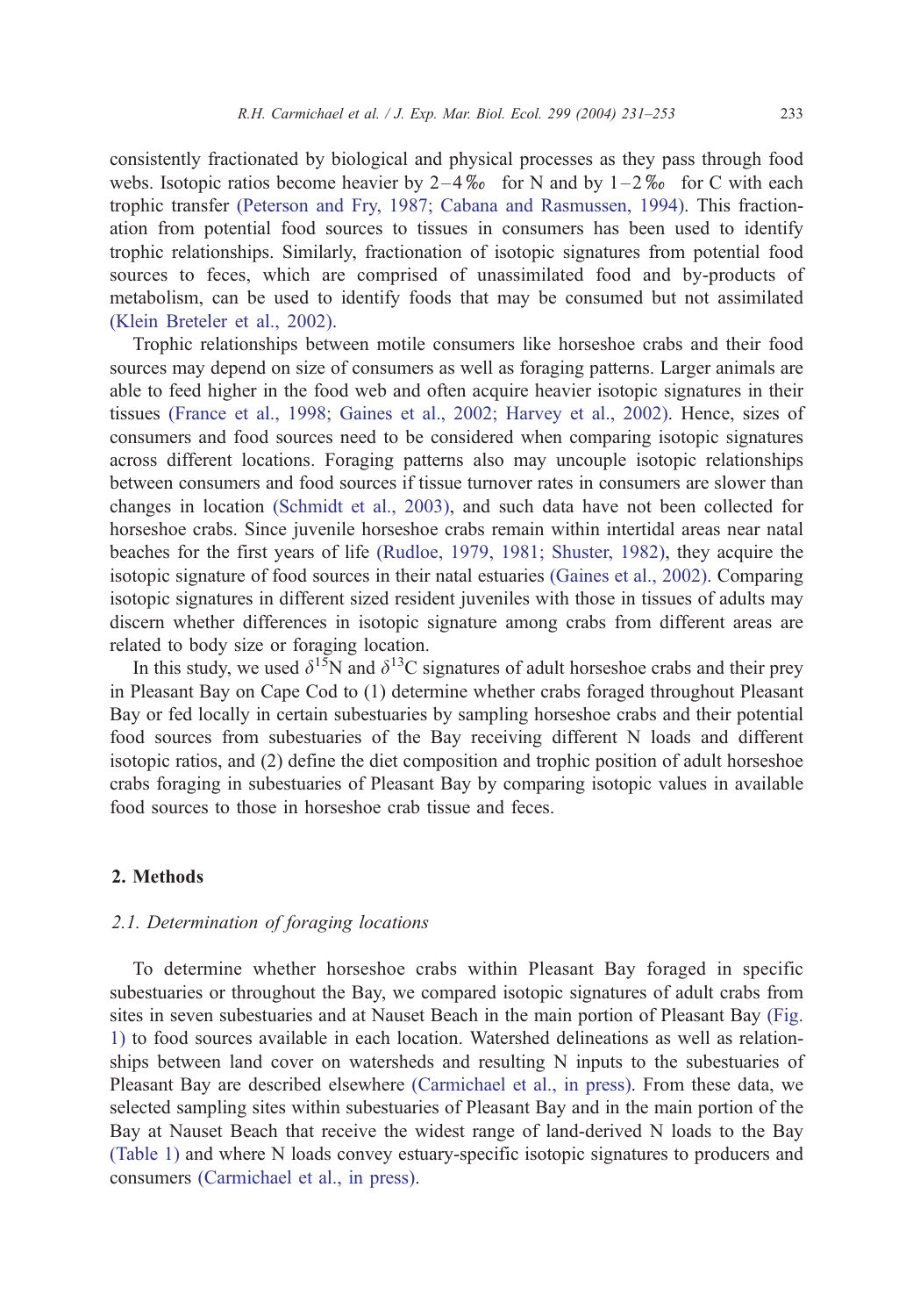<span id="page-3-0"></span>

Fig. 1. Location, subwatershed delineations, and associated subestuaries of Pleasant Bay. Black areas indicate general locations from which horseshoe crabs, seston, sediment, and biota were collected for stable isotope analyses. Samples collected at Nauset Beach represent the entire Pleasant Bay system ([Carmichael et al., in press\)](#page-19-0).  $L =$ intercepting lakes.

To further link adults to foraging locations and assess changes in isotopic signatures with size, we compared the isotopes in tissues of adult crabs to those of juveniles. We obtained juvenile and adult horseshoe crabs from intertidal sand flats at Nauset Beach (Fig. 1), where juveniles of various sizes were available. Juvenile and subadult crabs ranged in size from 7 to 168 mm, representing the majority of sizes of immature crabs in Pleasant Bay [\(Carmichael et al., 2003\).](#page-19-0) We determined maturity and sex of sampled crabs by the presence or absence of monodactylus pedipalps and the structure of gential pores [\(Shuster, 1982; Sekiguchi, 1988\)](#page-21-0) and determined size by measuring prosomal width [\(Shuster, 1955; Riska, 1981\)](#page-21-0) of crabs to the nearest 1 mm.

#### 2.2. Horseshoe crab sampling

To obtain horseshoe crab tissue samples for isotope analysis, we clipped tissue from the last two segments of the second or third walking leg of adults and juveniles greater than 20 mm. This sampling procedure was non-lethal, and crabs were released to the water immediately after sampling. No crab was sampled more than once. For smaller juveniles,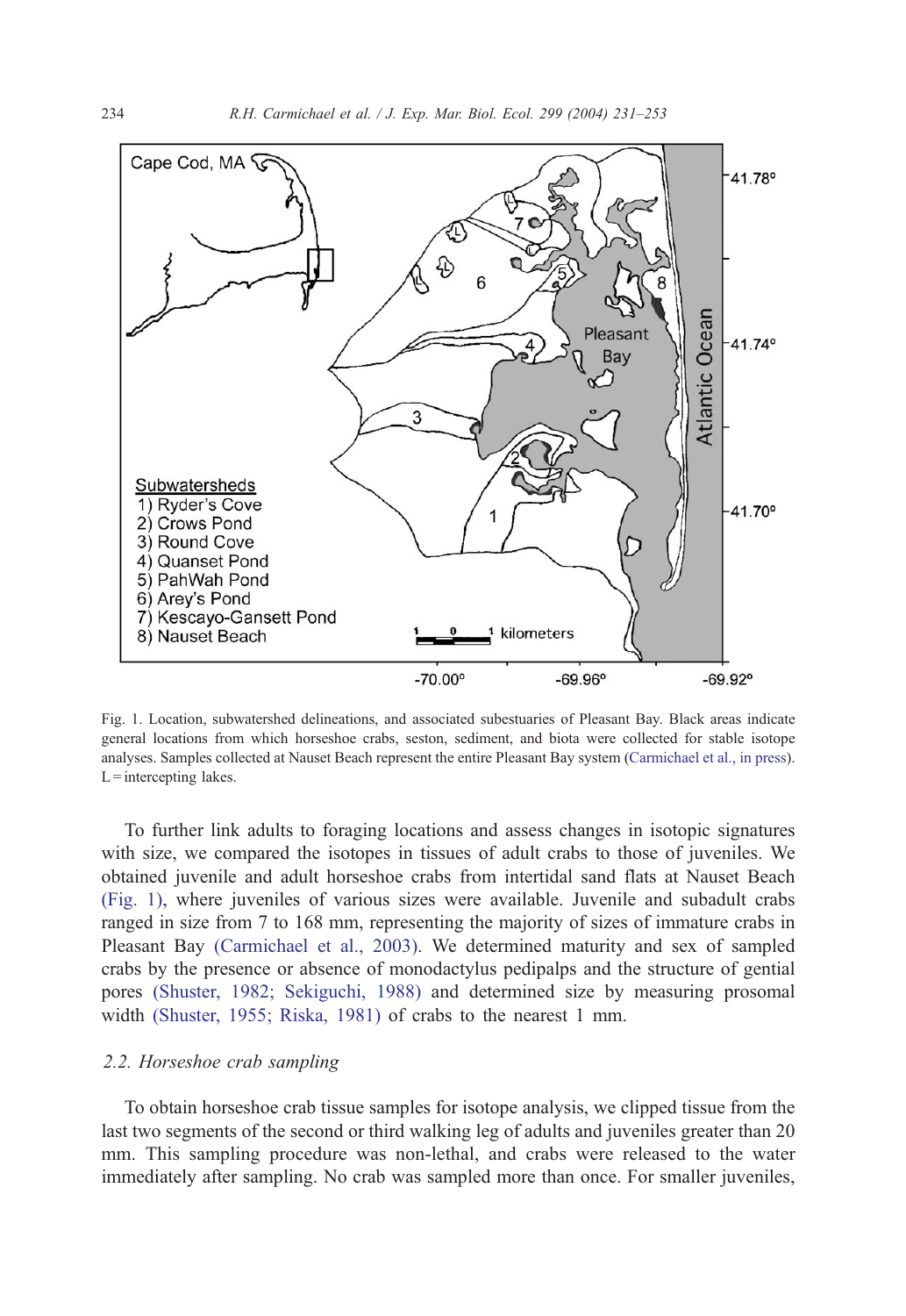<span id="page-4-0"></span>Table 1

| seston, and sediment        |              |                                   |                                                           |  |  |  |  |  |
|-----------------------------|--------------|-----------------------------------|-----------------------------------------------------------|--|--|--|--|--|
|                             | Area<br>(ha) | N load<br>$(\text{kg year}^{-1})$ | N load<br>$(\text{kg} \text{ ha}^{-1} \text{ year}^{-1})$ |  |  |  |  |  |
| Ryder's Cove                | 43.1         | 4701                              | 109                                                       |  |  |  |  |  |
| Crows Pond                  | 47.1         | 1450                              | 31                                                        |  |  |  |  |  |
| Round Cove                  | 5.4          | 1076                              | 199                                                       |  |  |  |  |  |
| <b>Ouanset Pond</b>         | 4.6          | 498                               | 108                                                       |  |  |  |  |  |
| Pahwah Pond                 | 2.6          | 195                               | 75                                                        |  |  |  |  |  |
| Arey's Pond                 | 24.0         | 3301                              | 138                                                       |  |  |  |  |  |
| Kescayo-Gansett Pond        | 8.3          | 519                               | 62                                                        |  |  |  |  |  |
| Nauset Beach (Pleasant Bay) | 2752         | 67443                             | 25                                                        |  |  |  |  |  |

Embayment areas, total annual nitrogen load, and nitrogen loading rates <sup>a</sup> normalized to embayment area for the entire Pleasant Bay system and subwatersheds (cf. [Fig. 1\) from which we sampled horseshoe crabs, prey species,](#page-3-0) seston, and sediment

<sup>a</sup> [N loads include direct deposition to the water body](#page-19-0) (Carmichael et al., in press).

we collected whole animals. Tissues from 3 to 10 crabs of either sex were aggregated for each sample.

## 2.3. Food source sampling

To assess the signatures of potential prey of adult horseshoe crabs, we collected biota from each of the seven subestuaries and at Nauset Beach by hand and by sieving sediment from up to four grabs of  $0.3 \times 0.3$  m to 0.1 m depth. Sediment was washed through a series of sieves ranging in size mesh from  $0.63 \mu m$  to 2 mm. Since isotopic signatures of a species may vary with size, we collected prey species of similar size at each site.

To obtain signatures of suspended or sedimented organic matter that may be ingested by horseshoe crabs or their prey, we collected seston by filtering 2 l of water onto a preashed 0.7  $\mu$ m Whatman GF/F filter, and we sampled the top 3 cm of sediment using a 1cm diameter modified syringe corer. To capture some of the variation within each estuary, we collected cores from three locations at each site and pooled these samples to obtain an aggregate isotopic value.

## 2.4. Feces sampling

To compare assimilated foods represented by horseshoe crab tissue to recently consumed but unassimilated foods, we sampled feces. We placed eight crabs from Nauset Beach in holding tanks in the laboratory, and collected feces immediately after they were deposited and within 1 h of horseshoe crab transport to the laboratory.

## 2.5. Stable isotope sample preparation and analysis

Samples were collected from May-Aug 2001 and 2002. Samples were dried at 60  $^{\circ}$ C, tissues and sediments were ground using a mortar and pestle, and all samples were sent to the University of California-Davis Stable Isotope Facility to determine  $\delta^{13}$ C and  $\delta^{15}$ N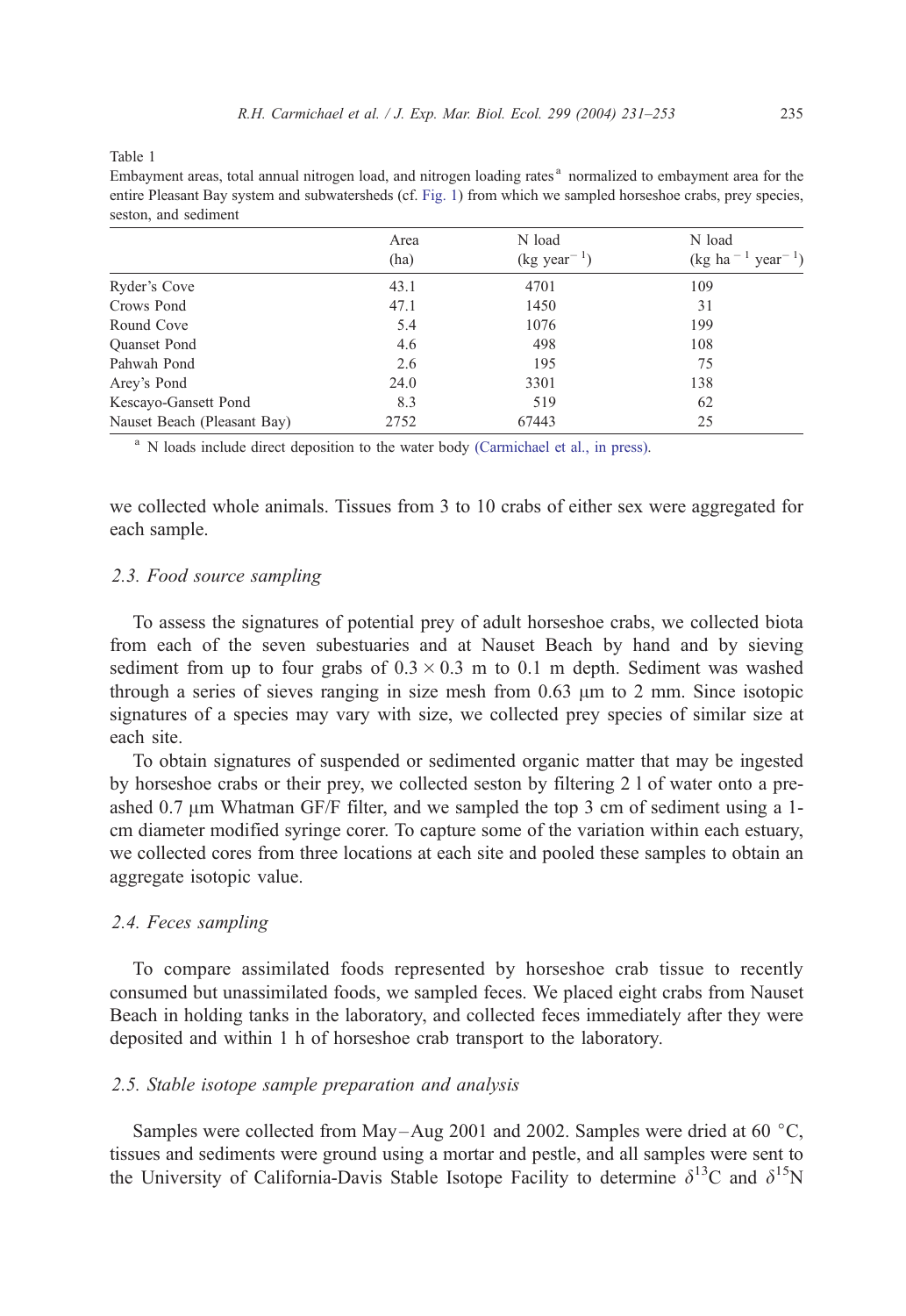#### <span id="page-5-0"></span>Table 2

Estuary Nauset Beach Crows Pond Kescayo-Gansett Pond Pahwah Pond Quanset Pond Ryder's Cove Arey's Pond Round Cove N C NC N C N C N C N C NC NCAdult horseshoecrabs9.1(0.1)  $-15.9$ (0.3) 8.9(0.3)  $-16.4$  10.2 (0.5)  $-16.8$  $9.6 \t-15.7 \t10.1 \t-16.2 \t9.6 \t-16.5 \t8.1$ (0.1)  $-16.9$  8.4  $-$ (0.6)  $-16.1$ BivalvesEnsis directus 7.5 $-17.8$  17.8 – – – – – – – – – – – – 8.3 18.6 Geukensia demissa $7.2 - 18.1$  18.1 – – 8.0 19.6 7.5 19.6 – – – – 8.3 (0.3) – 20.4 – –Gemma gemma 7.3 (0.3)  $-17.5$ (0.1) – 7.6 $-16.6$ – 16.6 – – – – – – – 7.7 – 17.9 – – Mya arenaria  $7.0$ (0.3)  $-18.0$ (0.3)  $7.3$   $-19.8$  8.6 (0.3)  $-20.9$ (0.6) 7.22  $-17.7$  8.4  $(0.2)$  $-18.9$ (0.5) 8.7(0.2)  $-18.7$  $(0.2)$ 8.9 $9 - 19.2 8.4$ (0.6)  $-18.8$ (0.9) Mytilus edulis 7.7 18.3 – – – – – – 7.3 (0.3) 20.7 – – – – – – Mercenariamercenaria8.6 $(0.4)$  $-17.4$  $9.2 - 18.8$  $(0.2)$ 9.6(0.2)  $-20.9$  $9.4$   $-16.9$   $9.6$ (0.1)  $-18.3$  10.0  $(0.5)$  $-18.3$  $(0.4)$  – 9.8 $(0.4)$  $-18.6$ Tagelus plebius – – – – – – – – – – 7.3 17.6 – – – – Mean 7.5 (0.2)  $-17.8$ (0.1) (1.0) 8.3 $-19.3$  $(0.5)$ 8.4(0.4)  $-19.5$ (1.0) 8.1(0.7)  $-18.1$ (0.8) 8.4(0.7)  $-19.3$ (0.7) 8.7(0.8)  $-18.2$ (0.3) 8.3(0.4)  $-19.2$ (0.7) 8.8 (0.3)  $-18.7$ (0.1) CrustaceansByblis serrata – – – – – – – – – – 7.6 15.5 – – – – Caprella spp. 7.0 15.1 – – – – – – – – – – – – – – Chiridotea coeca $7.9 - 11.1$  11.1 – – – – – – – – – – – – – – Cirolana polita – – – – – – 9.0 14.6 – – – – 11.1 – 13.6 – – Edotea triloba $4.7 - 11.4$  11.4 – – – – – – – – – – – – – – Gammarusmucronatus6.3 $-12.7$  12.7 – – – – – – – – – – – – – – Gammarusoceanicus5.9 $-12.2$ – 12.2 – – – – – – – – – – – – – 7.2 – 14.4 – –

Mean ( $\pm$  standard error) of  $\delta^{15}N$  and  $\delta^{13}C$  signatures (‰) in tissue from adult horseshoe crabs, prey species, and from organic matter in seston and sediment collected at eight locations in the Pleasant Bay system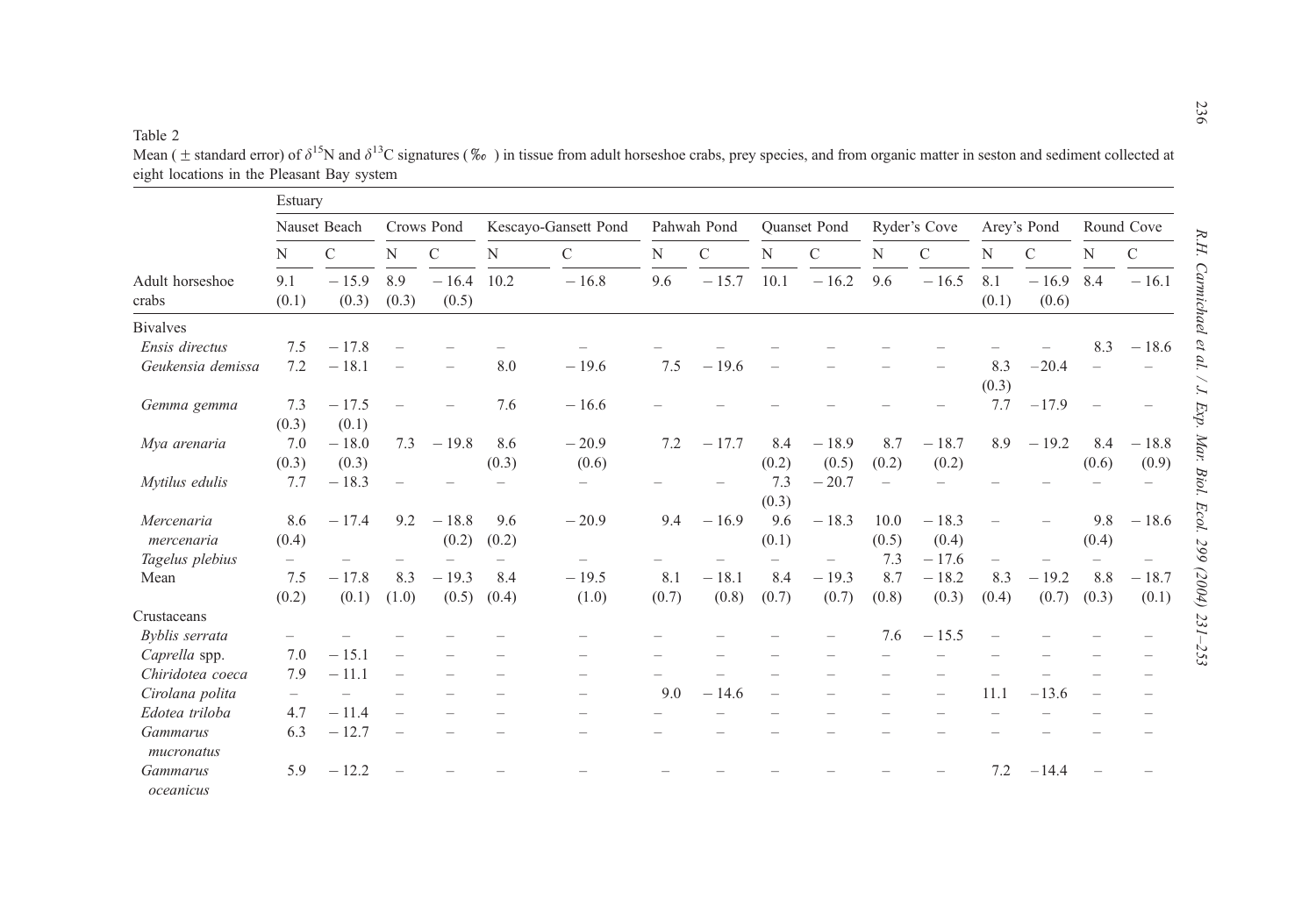| Haustorius spp.    |       |         |                          |         |                          |         |       |         |       |          | 7.8   | $-13.8$ |          |         |       |         |                |
|--------------------|-------|---------|--------------------------|---------|--------------------------|---------|-------|---------|-------|----------|-------|---------|----------|---------|-------|---------|----------------|
| Idotea baltica     | 6.5   | $-12.6$ |                          |         |                          |         |       |         |       |          |       |         |          |         |       |         |                |
| Orchestia spp.     |       |         |                          |         |                          |         |       |         |       |          | 10.4  | $-13.8$ |          |         |       |         |                |
| Orchomonella spp.  |       |         |                          |         |                          |         |       |         |       | $\equiv$ | 10.3  | $-14.9$ | $\equiv$ |         |       |         |                |
| Mean               | 6.4   | $-12.5$ |                          |         |                          |         | 9.0   | $-14.6$ |       |          | 9.0   | $-14.5$ | 9.2      | $-14.0$ |       |         |                |
|                    | (0.4) | (0.6)   |                          |         |                          |         |       |         |       |          | (0.8) | (0.4)   | (1.9)    | (0.4)   |       |         |                |
| Gastropods         |       |         |                          |         |                          |         |       |         |       |          |       |         |          |         |       |         |                |
| Littorina littorea | 6.1   | $-16.8$ |                          |         |                          |         |       |         |       |          |       |         |          |         |       |         | R.H.           |
|                    | (0.2) | (0.6)   |                          |         |                          |         |       |         |       |          |       |         |          |         |       |         |                |
| Lunatia heros      | 7.6   | $-17.1$ |                          |         |                          |         |       |         |       |          |       |         |          |         |       |         |                |
|                    | (0.3) | (0.1)   |                          |         |                          |         |       |         |       |          |       |         |          |         |       |         |                |
| Nassarius spp.     |       |         |                          |         | 9.8                      | $-20.9$ | 7.0   | $-13.3$ |       |          |       |         | 9.8      | $-13.7$ | 9.2   | $-11.3$ | Carmichael et  |
| Mean               | 6.9   | $-17.0$ |                          |         | 9.8                      | $-20.9$ | 7.0   | $-13.3$ |       |          |       |         | 9.8      | $-13.7$ | 9.2   | $-11.3$ |                |
|                    | (0.5) | (0.2)   |                          |         |                          |         |       |         |       |          |       |         |          |         |       |         | al.            |
| Polychaetes        |       |         |                          |         |                          |         |       |         |       |          |       |         |          |         |       |         | $\overline{C}$ |
| Ampharete spp.     | 9.5   | $-14.8$ |                          |         |                          |         |       |         |       |          |       |         |          |         |       |         |                |
| Eteone longa       | 9.8   | $-14.5$ |                          |         |                          |         |       |         |       |          |       |         |          |         |       |         |                |
| Glycera spp.       |       |         | 11.0                     | $-14.9$ | 10.8                     | $-16.8$ |       |         |       |          | 10.0  | $-15.3$ |          |         | 11.3  | $-15.5$ | Exp. Mar.      |
| Neanthes succinea  | 6.7   | $-12.9$ |                          |         |                          |         |       |         |       |          |       |         |          |         |       |         |                |
| Nephtys spp.       |       |         | 9.4                      | $-15.5$ | $\overline{\phantom{0}}$ |         |       |         |       |          |       |         |          |         | 11.9  | $-15.4$ | Biol.          |
| Nereis spp.        | 9.5   | $-14.3$ | 9.3                      | $-15.9$ | 11.8                     | $-16.8$ | 8.0   | $-15.4$ | 9.4   | $-14.7$  | 11.9  | $-19.0$ | 8.7      | $-14.9$ | 10.8  | $-17.1$ |                |
| Ophelia spp.       |       |         |                          |         |                          |         |       |         |       |          |       |         |          |         | 11.9  | $-14.1$ | Ecol           |
| Orbinia ornata     | 7.0   | $-12.7$ | $\overline{\phantom{0}}$ |         |                          |         |       |         |       |          |       |         |          |         |       |         |                |
| Pectinaria gouldii | 6.8   | $-13.1$ | $\overline{\phantom{0}}$ |         | 8.2                      | $-14.5$ |       |         |       |          | 9.6   | $-14.3$ |          |         |       |         | 299            |
| Mean               | 8.2   | $-13.7$ | 9.9                      | $-15.4$ | 10.3                     | $-15.6$ | 8.0   | $-15.4$ | 9.4   | $-14.7$  | 10.5  | $-16.2$ | 8.7      | $-14.9$ | 11.5  | $-15.5$ |                |
|                    | (0.6) | (0.4)   | (0.5)                    | (0.3)   | (1.1)                    | (0.7)   |       |         |       |          | (0.7) | (1.4)   |          |         | (0.3) | (0.6)   | (2004)         |
| Cnidarian          |       |         |                          |         |                          |         |       |         |       |          |       |         |          |         |       |         |                |
| Haloclava producta |       |         |                          |         |                          |         |       |         |       |          | 11.3  | $-13.9$ |          |         |       |         | 231-253        |
| Organic matter     |       |         |                          |         |                          |         |       |         |       |          |       |         |          |         |       |         |                |
| Sediment           | 3.37  | $-13.7$ | 4.2                      | $-15.9$ | 4.1                      | $-18.9$ | 4.6   | $-17.9$ | 5.6   | $-15.7$  | 5.2   | $-21.8$ | 5.2      | $-18.0$ | 5.3   | $-19.5$ |                |
| Seston             | 5.02  | $-15.8$ | 6.4                      | $-18.6$ | 6.5                      | $-20.9$ | 6.1   | $-22.0$ | 6.0   | $-19.2$  | 6.4   | $-22.0$ | 6.1      | $-22.5$ | 6.7   | $-21.2$ |                |
|                    | (0.1) |         |                          | (0.7)   | (0.1)                    | (0.2)   | (0.1) | (0.1)   | (0.2) | (0.5)    |       |         | (0.2)    | (1.5)   |       | (0.5)   |                |
| Mean               | 4.2   | $-14.8$ | 5.3                      | $-17.3$ | 5.3                      | $-19.9$ | 5.4   | $-20.0$ | 5.8   | $-17.5$  | 5.8   | $-21.9$ | 5.6      | $-20.3$ | 6.0   | $-20.4$ |                |
|                    | (0.8) | (0.9)   | (1.1)                    | (1.4)   | (1.2)                    | (1.0)   | (0.7) | (2.1)   | (0.2) | (1.7)    | (0.6) | (0.1)   | (0.4)    | (2.2)   | (0.7) | (0.8)   |                |

237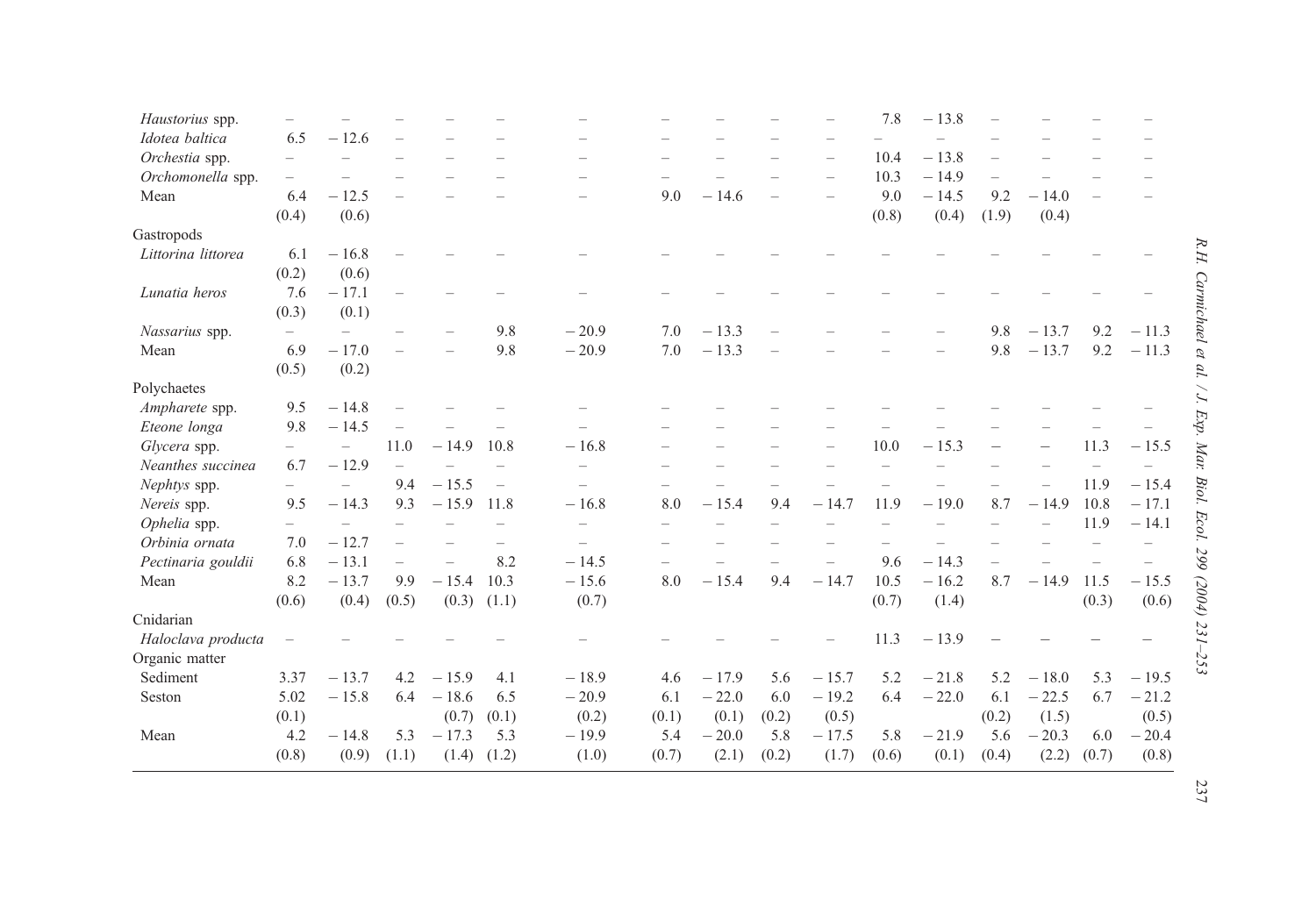<span id="page-7-0"></span>signatures by mass spectrometry. Aggregated samples were analyzed one or two times, with individual samples randomly chosen for quality control replication to test homogeneity of aggregates and spectrometer function.

# 3. Results and discussion

## 3.1. Foraging within Pleasant Bay

To determine whether adult horseshoe crabs in Pleasant Bay preferred foraging in certain subestuaries, we needed to link horseshoe crabs to the locations from which they were collected. To do this, we first determined whether the isotopic signatures of food sources available to crabs in each area [\(Table 2\)](#page-5-0) were related to estuary-specific N loads[\(Table 1\)](#page-4-0) and then discerned whether these signatures were, in turn, conveyed to horseshoe crabs[\(Table 2\).](#page-5-0)

*Isotopic signatures of potential foods:* The  $\delta^{15}N$  values of organic matter in seston and sediment and in tissue of animal taxa that may be food for horseshoe crabs increased significantly as land-derived N loads to the subestuaries increased (Table 3, [Figs. 2 and 3\)](#page-8-0). Each group of potential food items responded similarly to increasing N load, having common slopes [test for homogeneity of slopes [\(Sokal and Rohlf, 1981\)](#page-21-0)  $F = 1.94$  ns] [\(Figs.](#page-8-0) 2 and 3). The differences in land-cover on watersheds of the different subestuaries of Pleasant Bay exposed the producers and consumers in the receiving subestuaries to different N loads, and their isotopic signatures accordingly varied with load [\(Figs. 2 and](#page-8-0) 3). These responses are consistent with earlier studies that found heavier isotopic signatures in estuaries receiving higher N loads ([McClelland et al., 1997; Voss and Struck, 1997;](#page-20-0) McClelland and Valiela, 1998b; Waldron et al., 2001; Evgenidou and Valiela, 2002; Weiss et al., 2002; Shriver et al., 2002; Mayer et al., 2002; Cole et al., in press).

The magnitude of response to increasing N load across estuaries differed among food groups. Sediment  $\delta^{15}N$  values were significantly lighter than seston ([Fig. 2](#page-8-0) and Table 3), and mean  $\delta^{15}N$  values of animal taxa were an average of 3.5% heavier than  $\delta^{15}N$  in organic matter from sediment and seston [\(Figs. 2 and 3\).](#page-8-0) This difference is consistent with expected mean N fractionation from food sources to consumers for whole food webs

Table 3

P-values from Fishers's PLSD ( $\alpha$  [= 0.05\) analysis of covariance post-hoc test comparing the regressions](#page-8-0) (Figs. 2) and 3) of  $\delta^{15}N$  isotopic signatures of consumers, seston, and sediment against N load (ANCOVA:  $F = 39.87$ ,  $P < 0.0001$ 

|                | Taxa |                           |          |                  |                   |                    |               | Organic matter |  |  |
|----------------|------|---------------------------|----------|------------------|-------------------|--------------------|---------------|----------------|--|--|
|                |      | Crustaceans Gastropods M. | arenaria | М.<br>mercenaria | Other<br>bivalves | Polychaetes Seston |               | Sediment       |  |  |
| Crustaceans    |      | $-0.84$                   | 0.57     | < 0.0001         | 0.64              | < 0.0001           | < 0.0001      | < 0.0001       |  |  |
| Gastropods     |      |                           | 0.74     | 0.0005           | 0.54              | 0.0001             | ${}_{0.0001}$ | < 0.0001       |  |  |
| M. arenaria    |      |                           |          | 0.002            | 0.33              | < 0.0001           | < 0.0001      | < 0.0001       |  |  |
| M. mercenaria  |      |                           |          |                  | < 0.0001          | 0.45               | < 0.0001      | < 0.0001       |  |  |
| Other bivalves |      |                           |          |                  | -                 | ${}_{0.0001}$      | ${}_{0.0001}$ | < 0.0001       |  |  |
| Polychaetes    |      |                           |          |                  |                   |                    | ${}_{0.0001}$ | ${}_{0.0001}$  |  |  |
| Seston         |      |                           |          |                  |                   |                    |               | 0.0009         |  |  |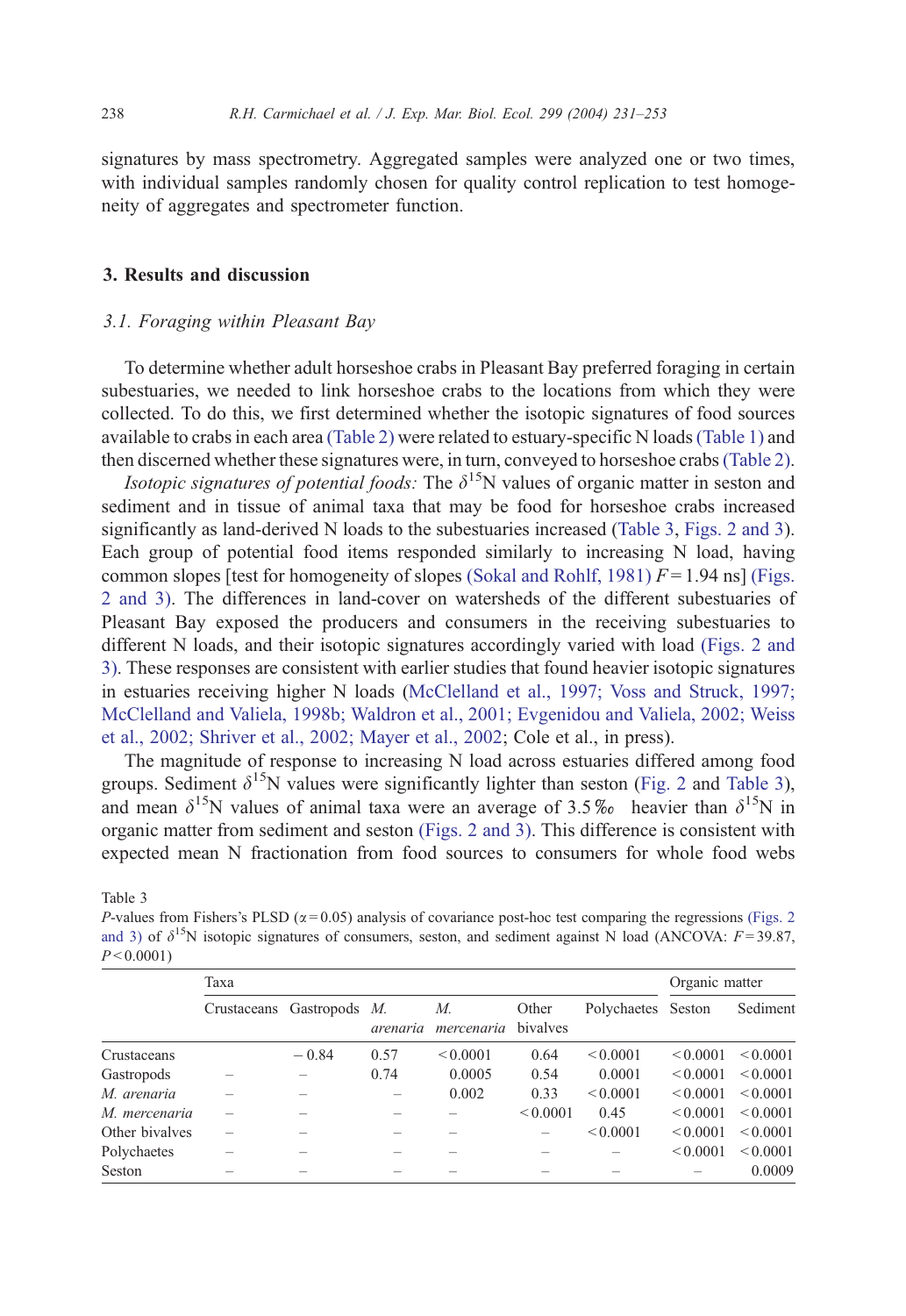<span id="page-8-0"></span>

Fig. 2.  $\delta^{15}$ N of organic matter from seston and sediment samples collected at Nauset Beach and from seven subestuaries of Pleasant Bay compared to total N loading rate to each area. For seston, each point represents a single sample, and each site was sampled two to three times. Sediment points represent a composite of three samples from each site (seston:  $y = 0.46\ln(x) + 4.07$ ,  $R^2 = 0.36$ ,  $F_{\text{reg}} = 8.98$ ,  $P < 0.01$ ; sediment:  $y = 0.94\ln(x) +$ 0.59,  $R^2 = 0.80$ ,  $F_{\text{reg}} = 24.32$ ,  $P < 0.01$ ).

[\(Vander Zanden and Rasmussen, 2001\),](#page-22-0) suggesting organic matter was food to many animal taxa in Pleasant Bay.

There was considerable scatter in the regressions of  $\delta^{15}N$  in animal tissue with N load [\(Fig. 3\).](#page-9-0) One source of variation was that relationships between  $\delta^{15}N$  and N load were taxon-specific. Among bivalves there were sufficient data on individual species across locations to allow regression of individual species against N load. These regressions show that mean  $\delta^{15}N$  signatures of *Mercenaria* mercenaria were consistently heavier than those of Mya arenaria or other bivalves ([Table 3](#page-7-0) and [Fig. 3,](#page-9-0) top left). These findings are consistent with data from other Cape Cod estuaries of different N load (Carmichael et al., unpublished), and suggest species-specific differences in trophic fractionation. Similar variation was found among crustaceans, with Gammarus oceanicus lighter than other crustaceans and *Cirolana polita* having among the highest  $\delta^{15}N$  values ([Fig. 3,](#page-9-0) bottom left).

Some of the differences in  $\delta^{15}N$  values between species were likely related to differences in trophic position of taxa, with primary consumers having lighter signatures than predators. For example, the polychaete, P. gouldii, a deposit-feeding herbivore [\(Gordon, 1966\),](#page-20-0) had substantially lighter  $\delta^{15}N$  signatures than the predatory [\(Redmond](#page-21-0) and Scott, 1989) polychaete Nephtys spp. ([Fig. 3,](#page-9-0) bottom right). Despite this variation, each regression curve in [Fig. 3](#page-9-0) describes a significant relationship between  $\delta^{15}N$  of potential food items for horseshoe crabs and the specific subestuaries where they were collected. These relationships, in turn, provide a tool to potentially link horseshoe crabs to their foraging locations in Pleasant Bay through their food supply.

Isotopic signatures of horseshoe crabs: Horseshoe crabs collected from different subestuaries bore different isotopic signatures ([Table 2](#page-5-0) and [Fig. 4\)](#page-10-0). The  $\delta^{15}N$  of horseshoe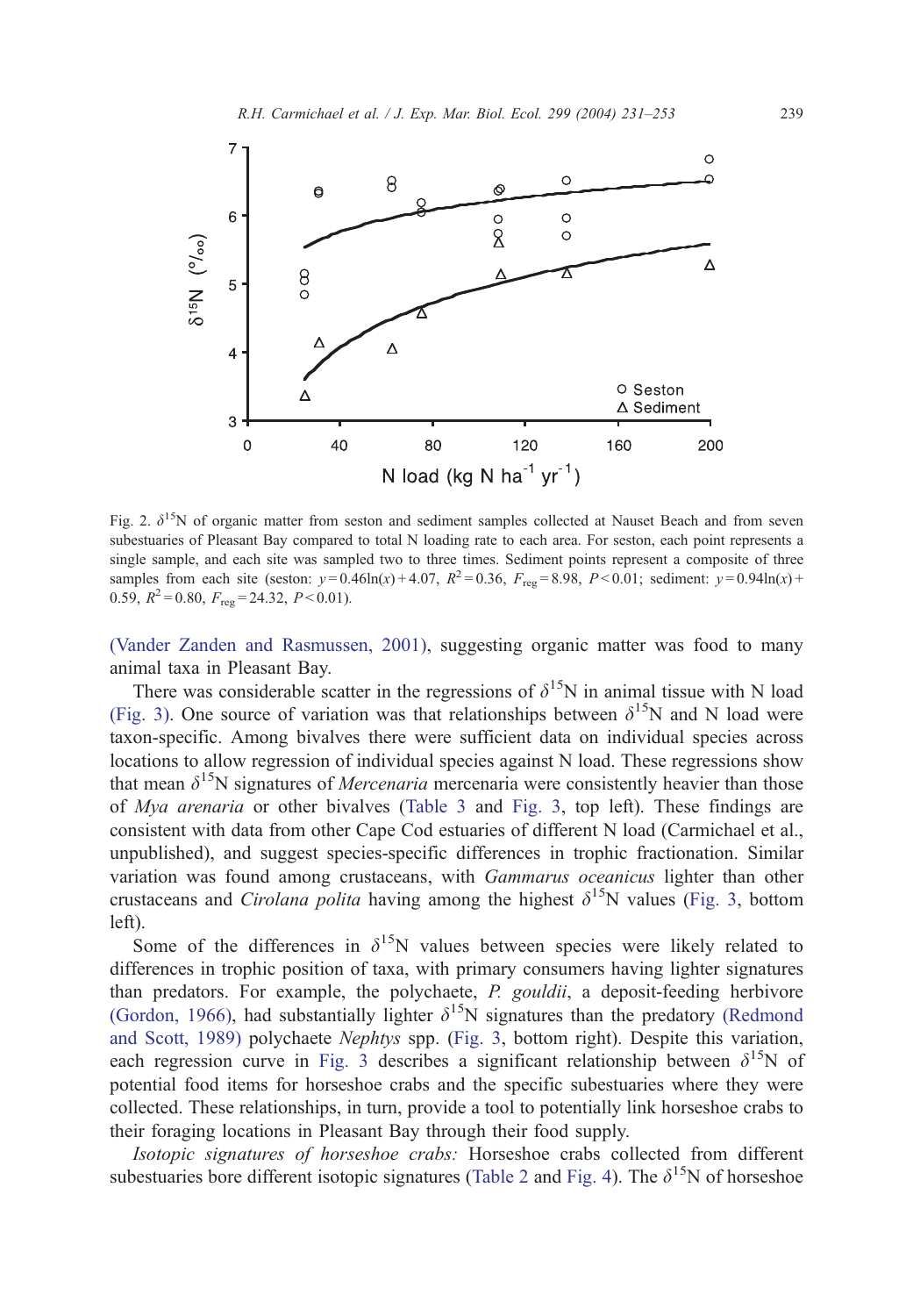<span id="page-9-0"></span>

Fig. 3.  $\delta^{15}N$  of tissue from bivalves, gastropods, crustaceans, and polychaetes collected from Nauset Beach and seven subestuaries of Pleasant Bay compared to total N loading rate to each area. Each point represents a single sample composed of many individuals, except for M. arenaria, where mean values are shown for clarity.  $N$ = number of species. Error bars show standard error. Where no error bars are visible, error was smaller than the symbol.  $(- -)$  represents regression for other bivalve species combined. (*M. mercenaria: y* = 0.58ln(x) + 7.02,  $R^2 = 0.54$ ,  $F_{\text{rec}} = 11.96$ ,  $P < 0.05$ ; *M. arenaria:*  $y = 0.81 \ln(x) + 4.53$ ,  $R^2 = 0.60$ ,  $F_{\text{rec}} = 8.88$ ,  $P < 0.05$ ; other bivalves:  $y=0.39\ln(x)+6.08$ ,  $R^2=0.38$ ,  $F_{reg}=6.61$ ,  $P<0.05$ ; gastropods:  $y=1.29\ln(x)+2.81$ ,  $R^2=0.54$ ,  $F_{reg}=6.96$ ,  $P < 0.05$ ; crustaceans:  $y = 1.73\ln(x) + 0.89$ ,  $R^2 = 0.52$ ,  $F_{reg} = 12.05$ ,  $P < 0.01$ ; polychaetes:  $y = 1.15\ln(x) + 4.90$ ,  $R^2 = 0.33$ ,  $F_{\text{req}} = 9.86$ ,  $P < 0.01$ ).

crab tissue increased significantly with increasing N load to estuaries receiving up to 109 kg N ha<sup>-1</sup> year<sup>-1</sup> ([Table 2](#page-5-0) and [Fig. 4\)](#page-10-0). In subestuaries subject to higher N loads,  $\delta^{15}N$ values in tissue of crabs were comparable to or lower than  $\delta^{15}N$  of crabs caught in the lowest load estuaries [\(Fig. 4\).](#page-10-0) These findings suggest that horseshoe crabs were either specifically selecting lighter foods at higher N loads or that crabs did not feed enough within these highest load estuaries to acquire signatures of foods from those estuaries.

We can further assess the plausibility of these two options by comparing the mean fractionation from potential food sources to horseshoe crab tissue across sites [\(Fig. 5\).](#page-11-0) To calculate fractionation, we subtracted the mean  $\delta^{15}N$  value of each taxonomic group from the mean  $\delta^{15}N$  value in horseshoe crab tissue (data from [Table 2\)](#page-5-0) for each location in Pleasant Bay [\(Fig. 5\).](#page-11-0) Since consumers are typically enriched  $2\%$  to  $4\%$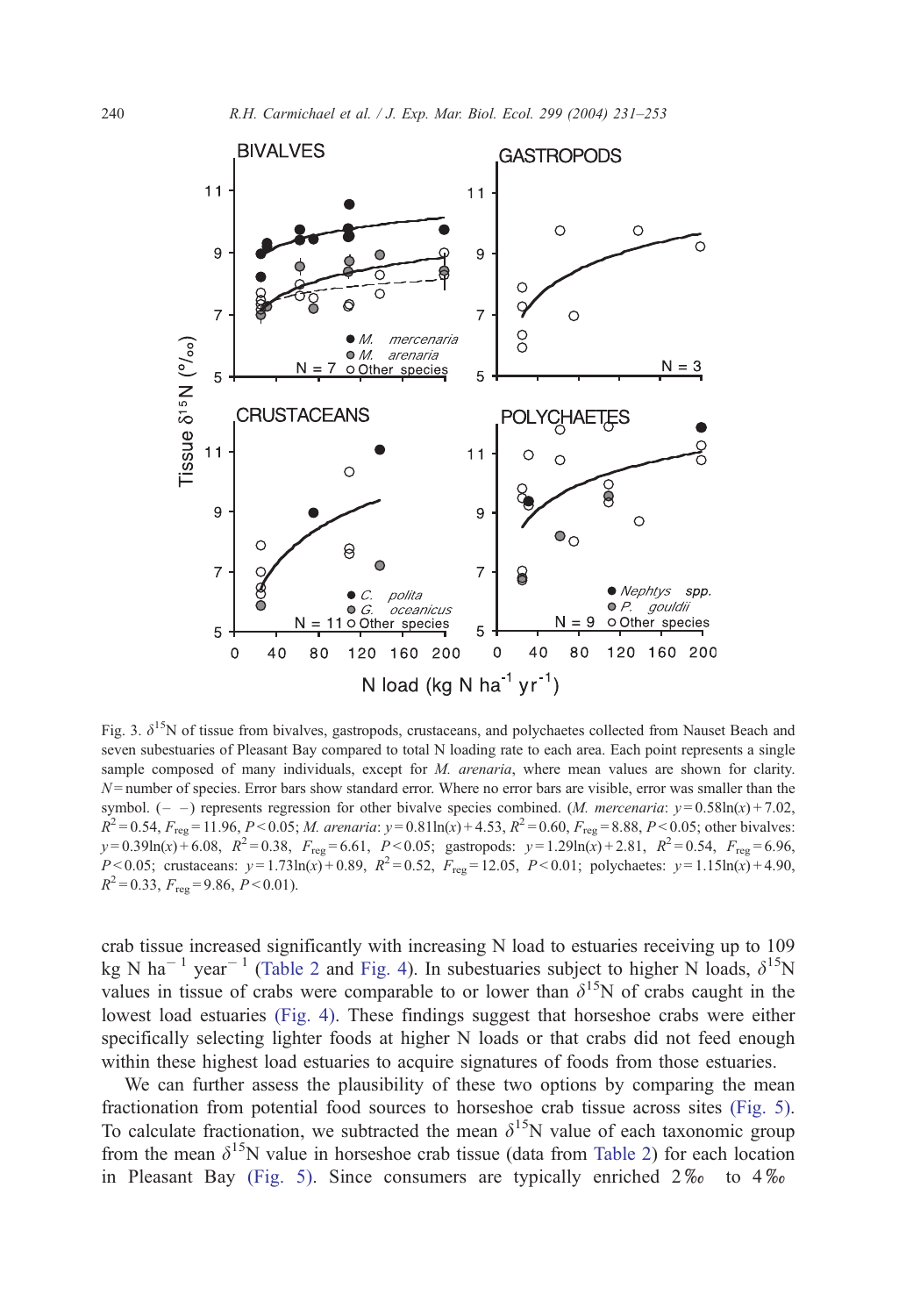<span id="page-10-0"></span>

Fig. 4.  $\delta^{15}$ N signatures of tissue sampled from adult horseshoe crabs at Nauset Beach and seven subestuaries of Pleasant Bay compared to total N loading rate to each area. Each point represents a composite of three or more crabs from each area,  $y = 0.63 \ln(x) + 6.97$ ,  $R^2 = 0.60$ ,  $F_{reg} = 13.66$ ,  $P < 0.01$ .

compared to their food sources, fractionation outside this range indicates crabs fed on different foods or in different locations. The dotted lines in [Fig. 5](#page-11-0) show this range of expected fractionation for food items consumed by horseshoe crabs across locations in Pleasant Bay. As already suggested by the data in Fig. 4, horseshoe crabs fed in a fashion consistent with known fractionation within locations in Pleasant Bay receiving  $\leq$  110 kg N ha<sup>-1</sup> year<sup>-1</sup>, but seemed to avoid feeding on most prey from estuaries exposed to higher N loads, indicated by negative mean fractionation relative to isotopic signatures of animal taxa ([Fig. 5,](#page-11-0) top) and lower fractionation from organic matter in seston and sediment ([Fig. 5,](#page-11-0) bottom) in these locations.

These data further suggest it is not likely that crabs fed selectively on isotopically lighter foods at higher N loads. First, horseshoe crabs did not show preferences for specific foods among other estuaries [\(Fig. 5\).](#page-11-0) Second, to obtain the  $\delta^{15}N$  in tissues acquired by crabs in the highest loaded estuaries, these animals would have had to forage almost exclusively on bulk sediment and seston particles ([Fig. 5,](#page-11-0) bottom). This type of foraging would require a level of selectivity and dexterity, for example, to separate other food items from sediment particles, that is unrealistic and unlikely given horseshoe crab anatomy and behavior [\(Shuster, 1982; Botton, 1984a,b\).](#page-21-0) Third, gut contents corroborate that crabs feed broadly and, if selective, would tend to choose animal prey that would be heavier than seston or sediment [\(Botton, 1984a,b; Botton and Haskin, 1984\).](#page-19-0) Hence, the most reasonable explanation of our findings is that crabs sampled in the two estuaries receiving the highest N loads did not substantially forage in those estuaries.

We cannot be certain why crabs did not prefer the most highly N loaded locations in Pleasant Bay. Increased N loads are associated with reduced water clarity, increased hypoxia, and loss of commercial fisheries species [\(Valiela et al., 1992, 1997; Smith et al.,](#page-22-0) 1999; Breitburg, 2002). Changes in water quality associated with increased N loads could, therefore, make more highly loaded estuaries less hospitable to horseshoe crabs. The highest load estuaries in Pleasant Bay were not significantly different from other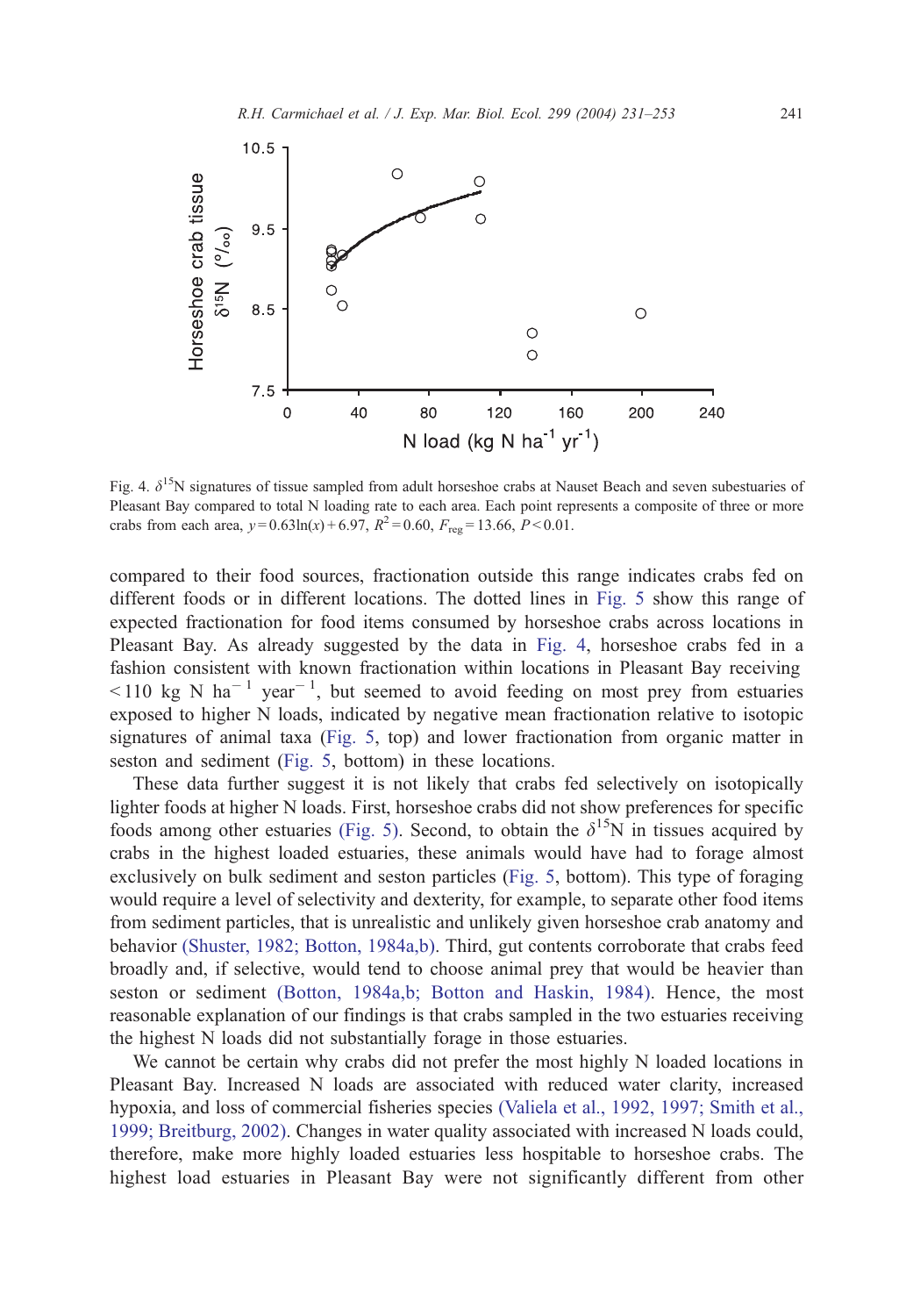<span id="page-11-0"></span>

Fig. 5. Mean  $\pm$  standard error of  $\delta^{15}N$  fractionation from food sources to horseshoe crab tissue across locations of different N loading rates in Pleasant Bay. Fractionation was calculated by subtracting the mean  $\delta^{15}N$ signature of each food group from the mean  $\delta^{15}N$  signature of horseshoe crab tissue from each location, using data from [Table 2.](#page-5-0) Food sources include a variety of species of bivalves, polychaetes, crustaceans (top panel), and organic matter from seston and sediment (bottom panel). Dotted gray lines delineate the range of expected  $\delta^{15}$ N fractionation (+2-4\%) for one trophic step.

subestuaries in salinity, temperature, depth, or proximity to salt marsh, mooring areas, and shoreline structures such as docks ([RMP, 1998;](#page-21-0) Carmichael, unpublished). Highly loaded sites may have other features that parallel N load and deter horseshoe crab foraging.

To verify that the increase in  $\delta^{15}N$  signatures in tissue of adult horseshoe crabs collected from estuaries receiving  $\leq 110$  kg N ha<sup>-1</sup> year<sup>-1</sup> was indeed related to N load and not differences in crab size, we compared horseshoe crab size to  $\delta^{15}N$  values in resident juveniles and adults [\(Fig. 6\).](#page-12-0) Although the mean  $\delta^{15}N$  values in crab tissue differed among estuaries ([Fig. 6](#page-12-0) and [Table 2\)](#page-5-0), the mean size of adult crabs sampled was not different (ANOVA:  $F = 0.44$ ,  $P = 0.81$ ), indicating that the differences in  $\delta^{15}$ N values in crabs caught in different subestuaries did not result from differences in their size. The size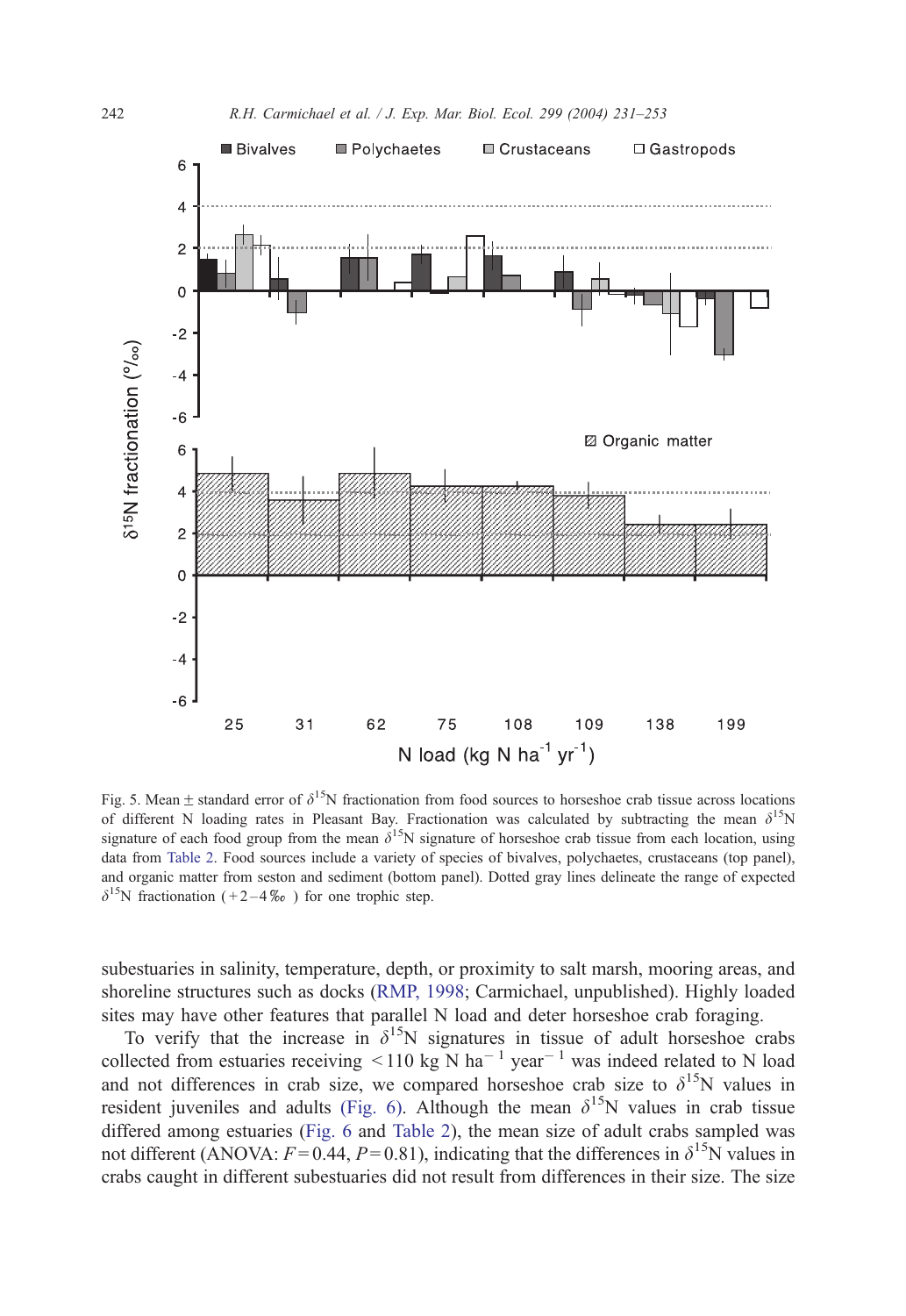<span id="page-12-0"></span>

Fig. 6. Change in  $\delta^{15}N$  signatures of horseshoe crabs with increasing prosomal width. Data points correspond to juveniles  $\sim 7 - 168$  mm in size ( $\bullet$ ) and adults ( $\bullet$ ) collected at Nauset Beach, and adults collected from 7 other locations in the Pleasant Bay system (open symbols), separated to show where crabs foraged  $(O)$  and where foraging did not occur  $(\triangle)$ . Error bars show standard error. Model II regression yielded a best-fit line to the Nauset Beach juvenile data,  $y = 0.89 \ln(x) + 4.62$ ,  $R^2 = 0.95$   $F_{\text{reg}} = 162.08$ ,  $P < 0.001$ .

range of adult crabs measured in this study  $(170 - 242 \text{ mm})$  also was representative of the size range of most adult crabs in Pleasant Bay [\(Carmichael et al., 2003\).](#page-19-0)

The  $\delta^{15}$ N signatures of young crabs that were actively feeding and molting at Nauset Beach increased as they aged (Fig. 6), suggesting they sought larger prey and moved up trophic steps as they grew [\(Gaines et al., 2002\).](#page-20-0) Adult crabs sampled from the same location had  $\delta^{15}N$  values [\(Table 2\)](#page-5-0) that closely matched values expected by extrapolating  $\delta^{15}$ N signatures of juveniles to adults (Fig. 6). This finding verifies that adult crabs collected from Nauset Beach likely foraged there as well. A key difference among these data is that  $\delta^{15}N$  values in tissues of adults from other estuaries did not match the value expected for Nauset Beach adults (Fig. 6). If adult horseshoe crabs were foraging broadly among different estuaries throughout the Bay,  $\delta^{15}N$  values in their tissues would likely not differ, but deviate toward a mean value representative of Pleasant Bay as a whole. Furthermore, we would expect juveniles from other locations in Pleasant Bay to have signatures producing regressions that would parallel those observed among Nauset Beach crabs, but reflecting the heavier isotopic signatures in foods available in those estuaries ([Table 2,](#page-5-0) [Figs. 2 and 3\)](#page-8-0). An adequate number of juveniles of different sizes were not found in other subestuaries, however, to make these comparisons possible. These data suggest that although adult horseshoe crabs may travel great distances, they tend to remain and forage in a circumscribed area if conditions are favorable.

There are several possible explanations for the relatively light isotopic signatures in crabs from the two highest load estuaries ([Table 2,](#page-5-0) [Figs. 4 and 6\)](#page-10-0). These crabs may have foraged indiscriminately in lower N load locations throughout the Bay since their  $\delta^{15}N$ values are comparable to those of some crabs sampled from Nauset Beach [\(Fig. 4\).](#page-10-0) They may also have foraged from a location in the Bay that we did not sample, but that supports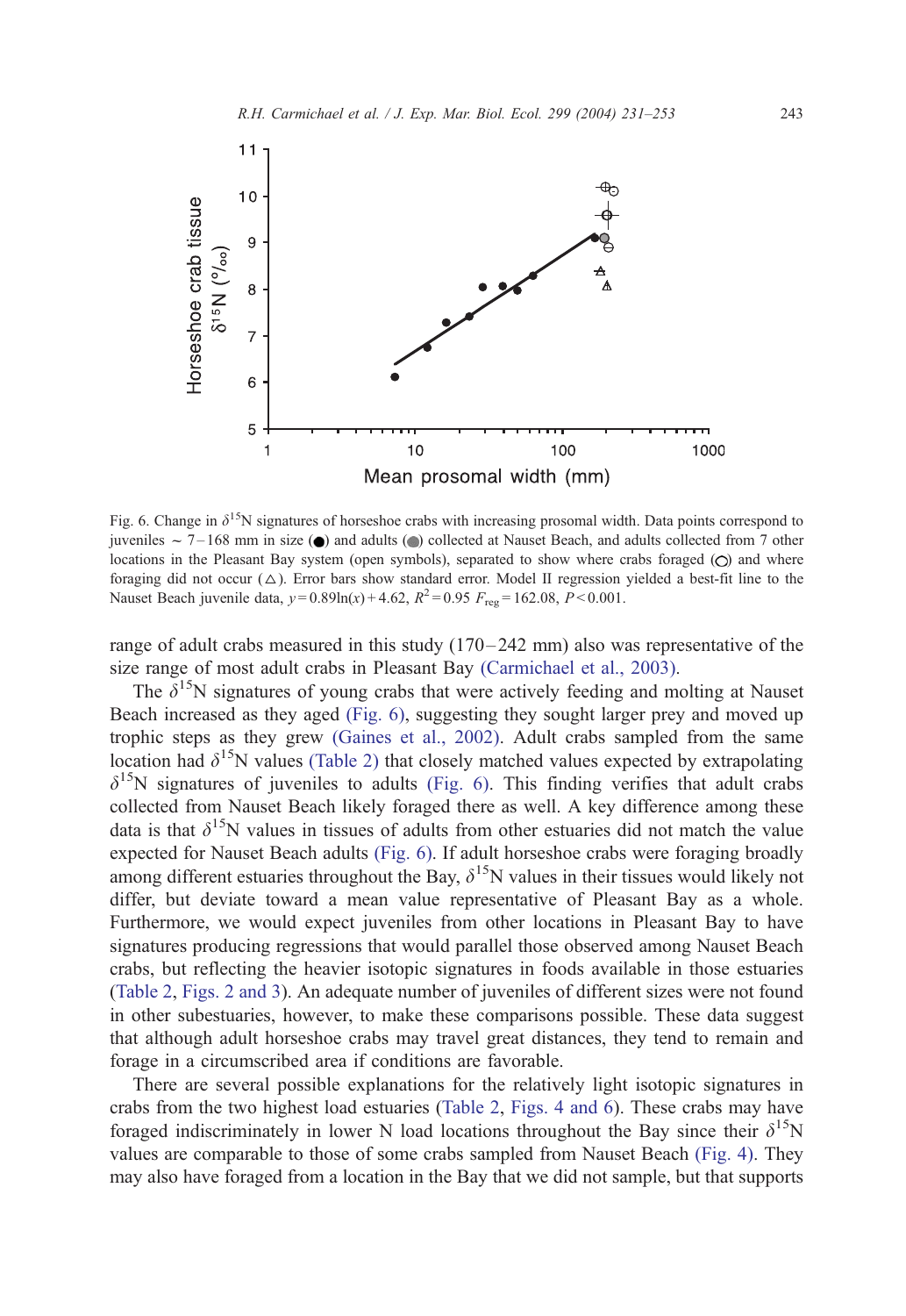<span id="page-13-0"></span>foods with even lighter isotopic signatures. It is also possible that these crabs migrated into Pleasant Bay from other locations. It seems implausible, however, that the majority of horseshoe crabs in Pleasant Bay foraged substantially offshore or even from areas outside the local subestuaries from which they were collected since the isotopic signatures of most crabs we sampled paralleled food sources available in individual subestuaries, with the appropriate trophic fractionation.

The isotopic link between horseshoe crabs and local subestuaries suggests two possible foraging habits. First, adult crabs may do most of their foraging in inshore estuaries in the spring, rather than foraging substantially offshore during the winter months. Gut contents of adult crabs sampled from spawning beaches have been found to hold the largest quantity of food in the fall and early winter [\(Botton, 1984a\),](#page-19-0) with the quantity of food in the gut decreasing as crabs moved offshore [\(Botton and Ropes, 1989\).](#page-19-0) These observations suggest adult crabs that migrate offshore may forage heavily from near-shore areas before leaving for the winter. A similar pattern of foraging is reported in lobsters [\(Lawton and](#page-20-0) Lavalli, 1995). Second, adult crabs may remain in the Bay throughout the year. Adult crabs may bury themselves shallowly in sediments of local estuaries during winter months, rather than migrate offshore [\(Widener and Barlow, 1999\).](#page-22-0) Most importantly, regardless of strategy, most adult horseshoe crabs foraged substantially within local subestuaries to allow assessment of their trophic position and diet composition.

## 3.2. Food web position and diet composition

To compare  $\delta^{13}$ C and  $\delta^{15}$ N signatures of crabs and potential prey species within Pleasant Bay, we focused our analysis on the estuaries in which the  $\delta^{15}N$  signatures of horseshoe crabs increased significantly with N load [\(Fig. 4\).](#page-10-0) We stratified our analysis by comparing signatures of horseshoe crabs and prey collected within the two estuaries subject to the lowest loads separately from those in the four remaining higher load estuaries (Table 4). We chose this stratification because the  $\delta^{15}N$  signatures of crabs collected from the two estuaries of lowest N load were not significantly different from each other (t=0.94, P=0.39), but the mean  $\delta^{15}N$  signature of crabs from the combination

Table 4

Mean ( $\pm$  standard error) of  $\delta^{15}N$  and  $\delta^{13}C$  signatures (% $\omega$ ) in tissue, estimated diet<sup>a</sup>, and feces of crabs from estuaries that we stratified<sup>b</sup> into lower and higher N load categories

| Estuary |                 |               |                         |                |                          |                 |                |               |  |
|---------|-----------------|---------------|-------------------------|----------------|--------------------------|-----------------|----------------|---------------|--|
|         | Nauset<br>Beach | Crows<br>Pond | Kescayo-Gansett<br>Pond | Pahwah<br>Pond | <b>Ouanset</b><br>Pond   | Ryder's<br>Cove | Arey's<br>Pond | Round<br>Cove |  |
| N load  | Lower           |               | Higher                  |                | Excluded                 |                 |                |               |  |
|         | N               |               | N                       |                |                          |                 |                |               |  |
| Tissue  | 9.0(0.2)        | $-16.1(0.5)$  | 9.9(0.2)                |                | $-16.3(0.2)$             |                 |                |               |  |
| Diet    | 6.0             | $-17.1$       | 6.9                     |                | $-17.3$                  |                 | -              |               |  |
| Feces   | 5.7(0.6)        | $-16.1(2.2)$  |                         |                | $\overline{\phantom{a}}$ |                 | -              |               |  |

<sup>a</sup> Signatures of diet were calculated by subtracting  $3\%$  for N and  $1\%$  for C from the mean isotopic signatures of horseshoe crab tissue.

 $b$  [N load stratification was based on relationships between N load](#page-4-0) (Table 1) and  $\delta^{15}$ N of horseshoe crabs in Fig.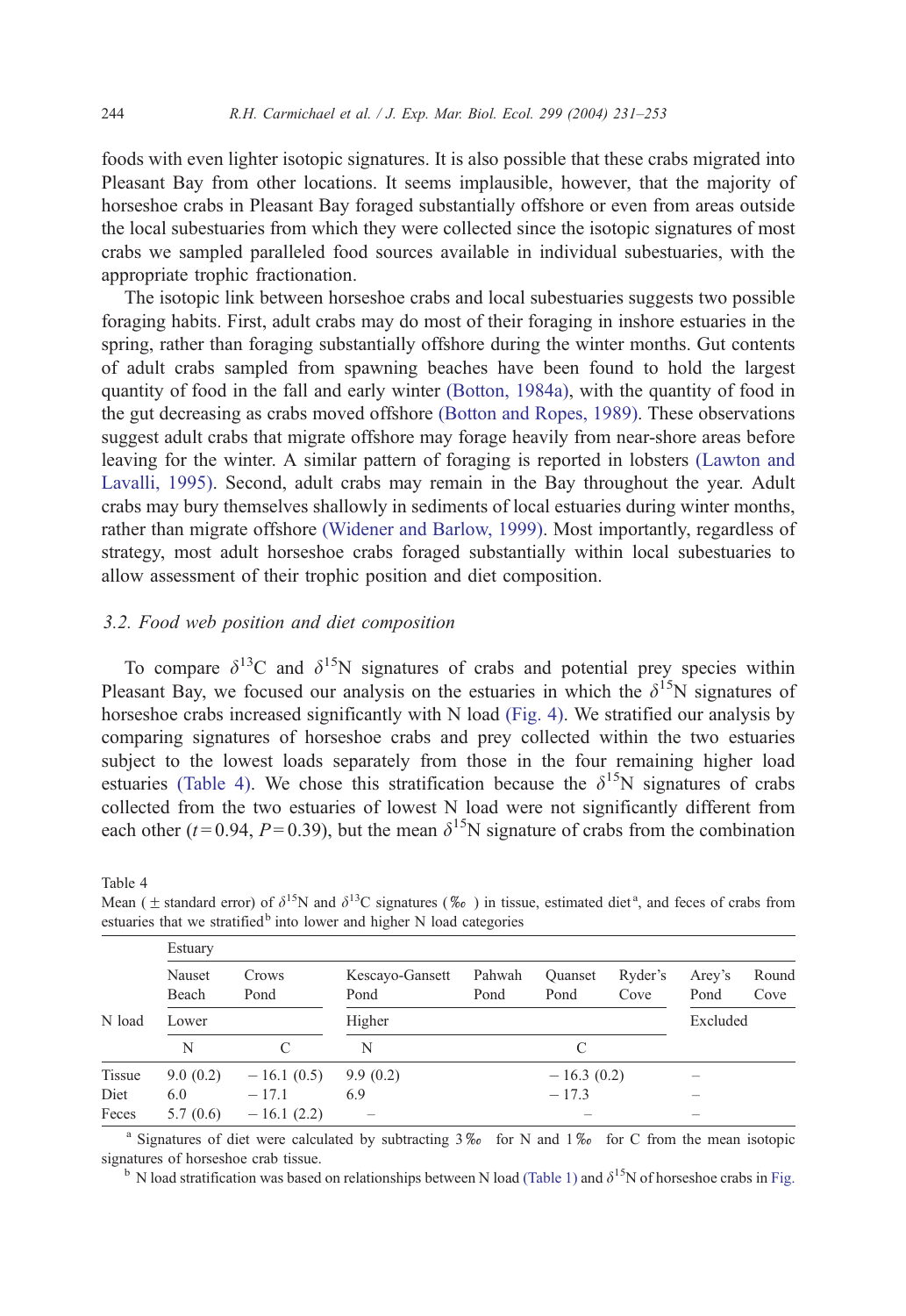<span id="page-14-0"></span>of these two estuaries was significantly different from the mean  $\delta^{15}N$  value of crabs collected among the four higher load locations ( $t = 5.05$ ,  $P \le 0.0001$ ) [\(Table 2\).](#page-5-0)

To be certain that we weighted the contribution of each site equally when calculating mean signatures of potential prey and horseshoe crab tissue in our stratified groups, we calculated mean  $\delta^{13}$ C and  $\delta^{15}$ N signatures for each site where prey and crabs were sampled more than once. We then averaged values among sites for the two lower load locations and the four higher load locations separately to create our stratified groups [\(Table 4\).](#page-13-0)

Comparing isotopic signatures of horseshoe crabs to available foods: Isotopic signatures in tissue of horseshoe crabs differed in N but not in C between lower and higher N load groups. Mean  $\delta^{15}N$  signatures in horseshoe crab tissue were significantly different ( $t = 4.00$ ,  $P = 0.02$ ) between stratified lower and higher N load sites [\(Table 4\).](#page-13-0) After stratification, the magnitude of difference in  $\delta^{15}N$  signatures in potential prey between lower and higher N load sites was reduced, but still generally heavier at higher N load sites (Table 5), suggesting that differences in N isotopic signatures related to N load were transferred to horseshoe crabs through their diet. Mean  $\delta^{13}$ C signatures of crab tissue did not differ between lower and higher load sites [\(Table 4\)](#page-13-0)  $(t = -0.50, P = 0.67)$ , suggesting that the source of carbon supporting their food supply did not change significantly across foraging sites.

The  $\delta^{13}$ C and  $\delta^{15}$ N signatures of *Littorina littorea* in lower load areas and *Tagelus* plebius and Gemma gemma among higher load sites were most similar to signatures predicted for horseshoe crab diet ([Table 4](#page-13-0) and [Fig. 7\)](#page-15-0), but few other prey species had isotopic values close to those expected for crab diet [\(Fig. 7\).](#page-15-0) These findings imply that horseshoe crabs in Pleasant Bay ate a mixed diet, regardless of N load.

The vertical grey lines at  $-21\%$ ,  $-17\%$  and  $-13\%$   $\delta^{13}$ C in [Fig. 7](#page-15-0) represent established mean carbon signatures of marine phytoplankton, macroalgae, and Spartina alterniflora (salt marsh cord grass), respectively [\(Peterson and Fry, 1987; McClelland and](#page-21-0)

Table 5

|                      | Comparison between higher and lower N load groups |                |                  |                |  |  |  |
|----------------------|---------------------------------------------------|----------------|------------------|----------------|--|--|--|
|                      |                                                   | $\delta^{15}N$ | $\delta^{13}C$   |                |  |  |  |
|                      | $t^{\mathrm{a}}$                                  | $\overline{P}$ | $t^{\mathrm{a}}$ | $\overline{P}$ |  |  |  |
| Individual prey taxa |                                                   |                |                  |                |  |  |  |
| M. arenaria          | 2.04                                              | 0.11           | $-0.19$          | 0.86           |  |  |  |
| M. mercenaria        | 2.92                                              | $0.02*$        | $-0.92$          | 0.38           |  |  |  |
| Nereis spp.          | 0.63                                              | 0.57           | $-0.92$          | 0.41           |  |  |  |
| Food groups          |                                                   |                |                  |                |  |  |  |
| <b>B</b> ivalves     | 1.20                                              | 0.24           | $-1.30$          | 0.20           |  |  |  |
| Crustaceans          | 3.66                                              | $0.005**$      | $-2.86$          | $0.02*$        |  |  |  |
| Polychaetes          | 1.61                                              | 0.13           | $-2.14$          | 0.13           |  |  |  |
| Seston               | 2.31                                              | $0.04*$        | $-2.95$          | $0.02*$        |  |  |  |
| Sediment             | 1.97                                              | 0.12           | $-1.89$          | 0.13           |  |  |  |
| All foods            | 2.21                                              | $0.03*$        | $-1.73$          | 0.09           |  |  |  |

t-Statistics and P-values from comparisons of  $\delta^{15}N$  and  $\delta^{13}C$  signatures of individual and groups of potential foods for horseshoe crabs between sites of lower and higher N loads in Pleasant Bay

<sup>a</sup> Positive and negative *t*-statistics indicate heavier and lighter isotopic signatures, respectively, at higher N load sites. Significant (\*) and highly significant (\*\*) differences are indicated for clarity.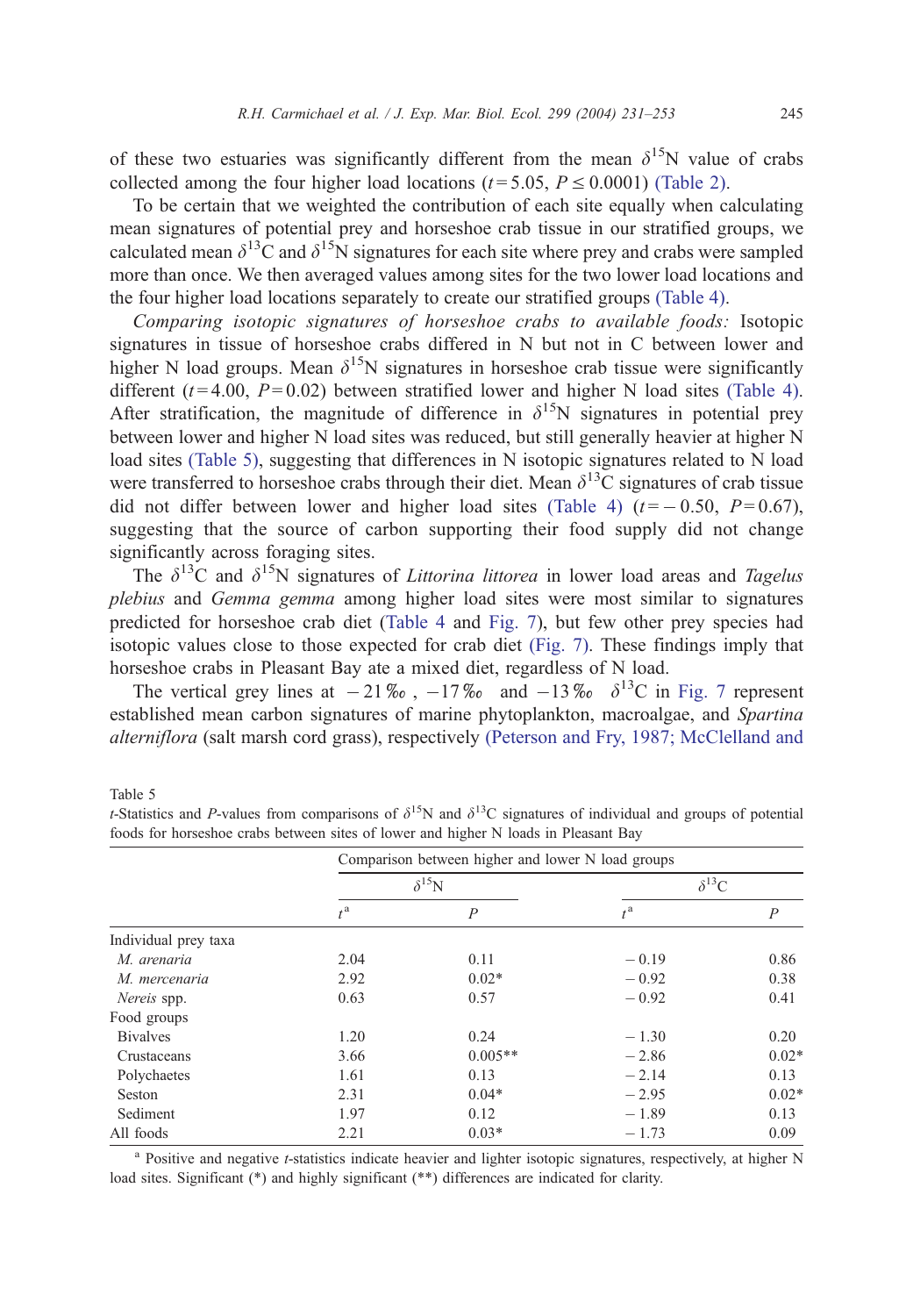<span id="page-15-0"></span>Valiela, 1998b; Kang et al., 1999). The  $\delta^{13}$ C values of horseshoe crabs suggest that crabs in lower and higher load sites could have either consumed a diet supported largely by macroalgal biomass (Fig. 7) or by a mixture of phytoplankton and Spartina since either

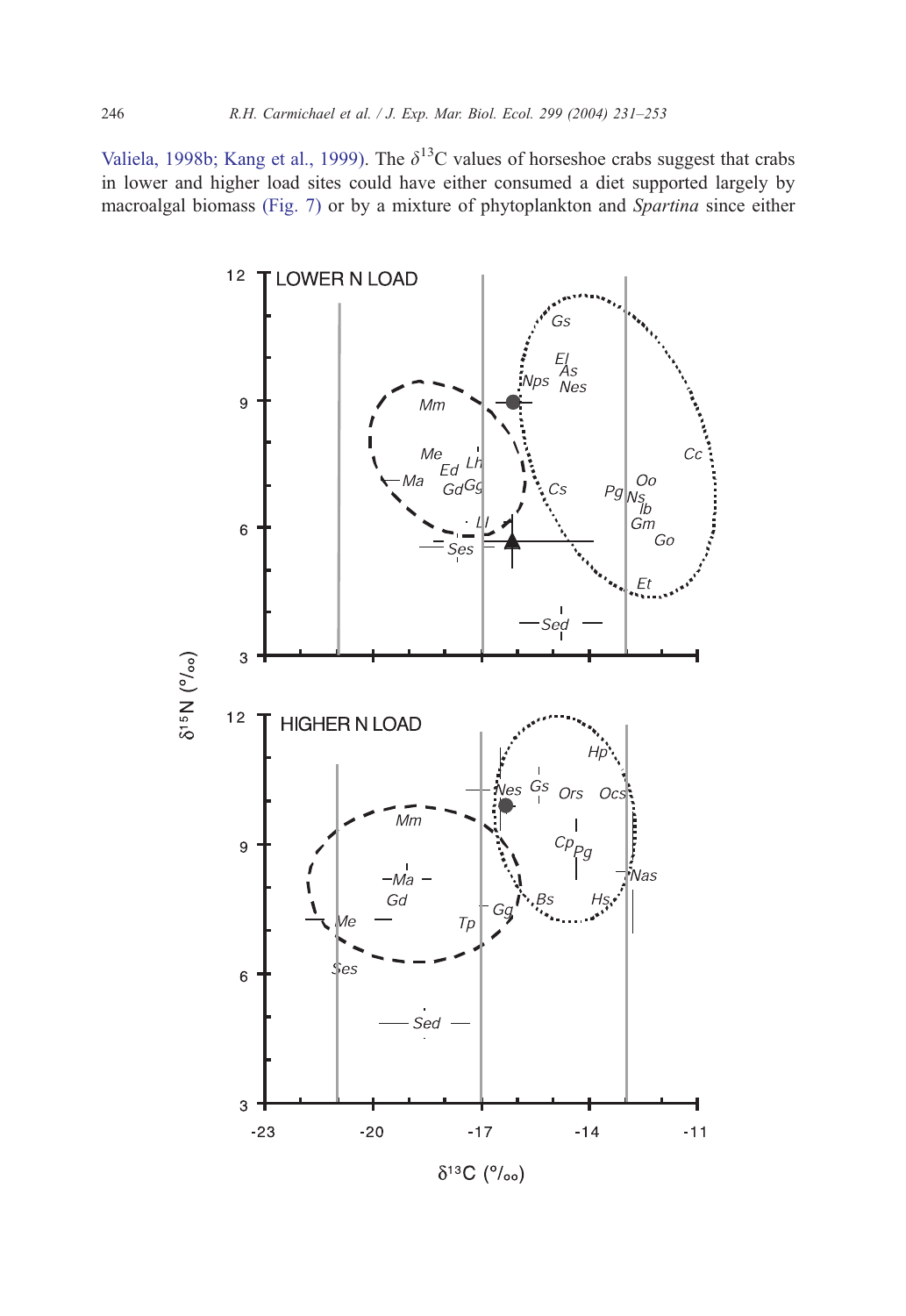option could result in a  $\delta^{13}$ C signature near  $-17\%$ . To determine which option was more likely, we further assessed the  $\delta^{13}$ C composition of potential food sources.

The  $\delta^{13}$ C values in organic matter from seston and sediment shifted toward more depleted signatures at sites receiving higher N loads.  $\delta^{13}$ C values of organic matter in seston from lower and higher load areas fell in the range of  $\delta^{13}C$  in marine phytoplankton and macroalgae, but had a significant shift closer to phytoplankton signatures at higher loads [\(Fig. 7\).](#page-15-0) The  $\delta^{13}$ C signature of sediment organic matter also shifted, but from a value reflecting Spartina in lower load areas ([Fig. 7,](#page-15-0) top) to one representative of phytoplankton and macroalgae at higher N loads ([Fig. 7,](#page-15-0) bottom). This shift may result from increased algal production in the water column and at the sediment surface, typically associated with increased N loads because N is the primary nutrient limiting production in marine coastal waters [\(Goldman, 1975; Valiela et al., 1992; Prins et al., 1999; Smith et al., 1999\).](#page-20-0) Similar shifts in  $\delta^{13}$ C signatures of organic matter have been observed between sites of different N load [\(McClelland and Valiela, 1998b\).](#page-20-0) This shift may be propagated up the food web to prey species of horseshoe crabs at higher loads since relatively more food is available from phytoplankton and macroalgae compared to Spartina.

Isotopic signatures of available food items sorted into groups based primarily on  $\delta^{13}C$ signatures [\(Fig. 7\).](#page-15-0) Mollusks (bivalves and gastropods) from lower and higher N load areas had  $\delta^{13}$ C signatures indicating they primarily assimilated phytoplankton and macroalgal food sources ([Fig. 7,](#page-15-0) dashed ovals), while  $\delta^{13}$ C values of polychaetes and crustaceans in both areas clustered more near the signature of Spartina ([Fig. 7,](#page-15-0) dotted ovals). The  $\delta^{13}$ C signature of the gastropod *Nassarius* spp. did not fall in the range of  $\delta^{13}$ C values of other mollusks, having a  $\delta^{13}$ C signature similar to Spartina ([Fig. 7,](#page-15-0) bottom). These findings are largely consistent with known feeding habits of these species [\(Gordon,](#page-20-0) 1966; McDermott, 1987; Kamermans, 1994; Ruppert and Barnes, 1994; Creach et al., 1997; Redmond and Scott, 1989; Kang et al., 1999). These findings demonstrate that prey available to horseshoe crabs in Pleasant Bay were supported by a combination of phytoplankton, macroalgae, and Spartina, and perhaps explain why  $\delta^{13}C$  values of estimated horseshoe crab diet [\(Table 4\)](#page-13-0) were intermediate among  $\delta^{13}$ C of these producers.

 $\delta^{13}$ C signatures of consumer groups also generally shifted toward lighter values (those more representative of macroalgae and phytoplankton) at higher load sites ([Fig. 7,](#page-15-0)

Fig. 7. Mean  $\delta^{15}N$  and  $\delta^{13}C$  signatures of horseshoe crab tissue ( $\bullet$ ) and feces ( $\blacktriangle$ ) compared to mean signatures of potential food items from locations stratified into groups of lower (top) and higher (bottom) N loads in Pleasant Bay. No feces were obtained from crabs in higher load sites. Solid gray bars show  $\delta^{13}C$  values of marine phytoplankton  $(-21\% \circ )$ , macroalgae  $(-17\% \circ )$ , and Spartina  $(-13\% \circ )$ , respectively. Food items are labeled by abbreviation [\(Table 2\).](#page-5-0) Each point is a composite of several individuals. Error bars show standard error, and where no error bars are visible, error is smaller than the symbol or only one sample is represented. For clarity, dashed ovals indicate groupings of gastropods and bivalves, and dotted ovals show crustaceans and polychaetes. Each potential food item is given a two-letter abbreviation (in parentheses): Ensis directus = Ed, Geukensia demissa = Gd, Gemma gemma = Gg, Mya arenaria = Ma, Mytilus edulis = Me, Mercenaria mercenaria = Mm, Tagelus plebius = Tp, Byblis serrata = Bs, Caprella spp. = Cs, Chiridotea coeca = Cc, Cirolana polita = Cp, Edotea triloba = Et, Gammarus mucronatus = Gm, Gammarus oceanicus = Go, Haustorius spp. = Hs, Idotea baltica = Ib, Orchestia spp. = Ocs, Orchomonella spp. = Ors, Littorina littorea = Ll, Lunatia heros = Lh, Nassarius  $spp = Nas$ , Ampharete  $spp = As$ , Eteone longa = El, Glycera  $spp = Gs$ , Neanthes succinea = Ns, Nephtys spp. = Nps, Nereis spp. = Nes, Ophelia spp. = Os, Orbinia ornata = Oo, Pectinaria gouldii = Pg, Haloclava producta = Hp, Sediment = Sed, Seston = Ses.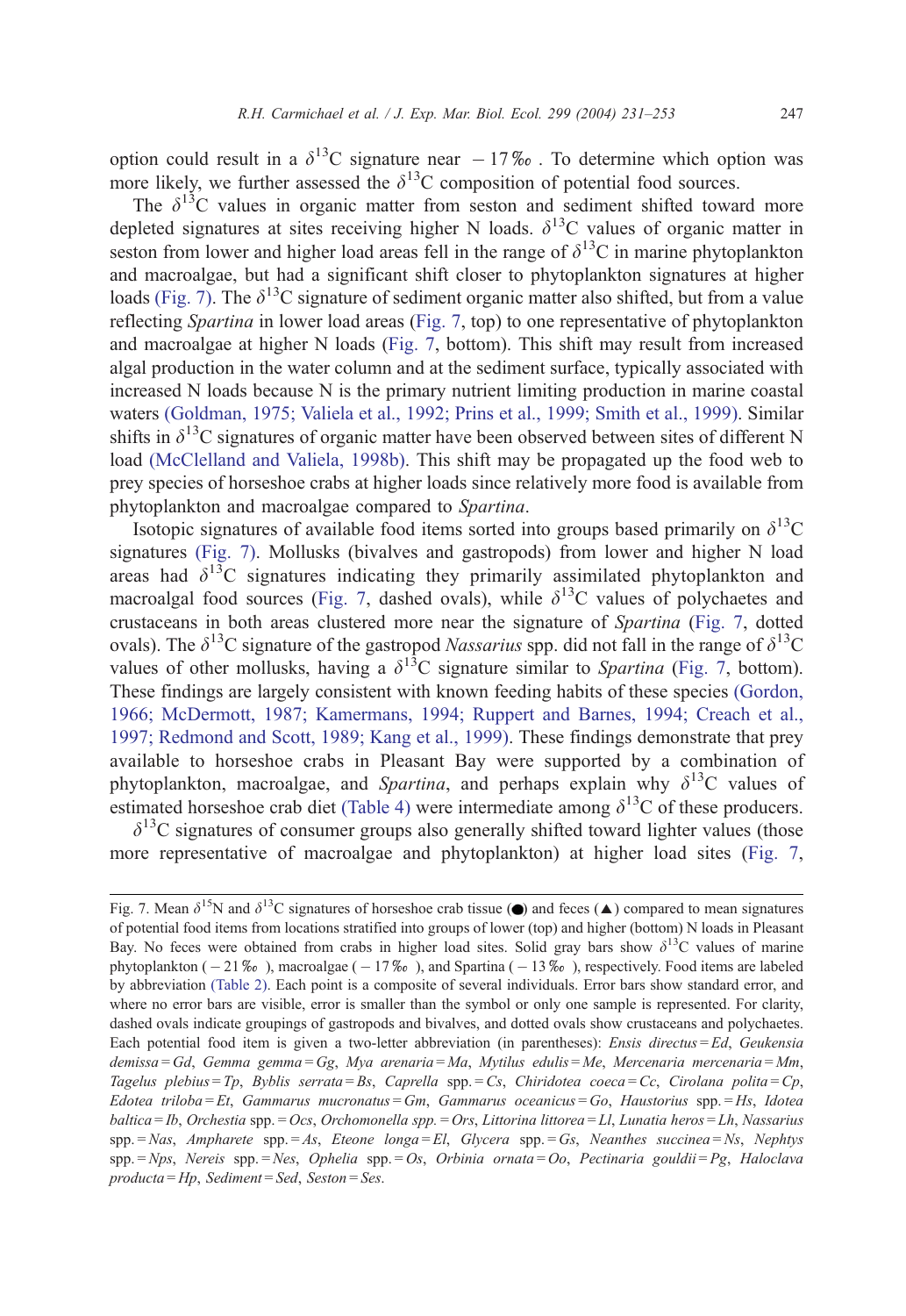<span id="page-17-0"></span>bottom), following the  $\delta^{13}$ C shift in organic matter at the base of the food web. Although there were not a sufficient number of species common between sites to make statistical comparisons for most individual species, six of the eight common species showed a shift in  $\delta^{13}$ C toward lighter values at higher N loads ([Fig. 7,](#page-15-0) Me, Mm, Gd, Nes, Gs, Pg). This shift was also significant for crustaceans as a group [\(Table 5\).](#page-14-0) These results suggest that an important effect of N inputs to subestuaries of Pleasant Bay was to change food web structure of available prey by prompting a change in carbon source through increased algal primary production.

Although the source of carbon in horseshoe crab food sources appears to have shifted toward primarily algal sources at higher N loads, signatures of horseshoe crab tissue, however, differed only in  $\delta^{15}N$  [\(Fig. 7\).](#page-15-0) There are several possible reasons why  $\delta^{13}C$ signatures of horseshoe crab tissue did not shift to follow  $\delta^{13}$ C values of available food sources. First, horseshoe crab diet may be so mixed as to represent the mean isotopic signature of most available food sources, rather than individual or groups of similar species. Comparing between stratified lower and higher N load sites, the mean  $\delta^{15}N$ value of all available prey was heavier at higher N loads  $(8.5 \pm 0.4\%)$  compared to 7.4  $\pm$  0.3% $\omega$  in lower load sites, [Table 4\)](#page-13-0), and this difference was apparently transferred up the food web to horseshoe crabs. In contrast, mean  $\delta^{13}$ C of all prey did not differ significantly between sites  $(-16.5 \pm 0.6\% \text{ at high loads compared to}$  $-15.2 \pm 0.5\%$  at low load sites, [Table 5\)](#page-14-0) and, in turn,  $\delta^{13}$ C did not differ in horseshoe crab tissues across stratified locations. Hence, the composite of available foods in each location may have been more important to assimilated diet of horseshoe crabs than individual species or groups of similar species. Second, there may be additional rare or patchily distributed food items that have not been accounted for because they were not encountered during sampling.

Comparing horseshoe crab feces to estimated diet: Isotopic signatures in horseshoe crab feces were similar to estimated diet ([Table 4](#page-13-0) and [Fig. 7,](#page-15-0) top), suggesting that horseshoe crabs may not have assimilated a large fraction of the food they ingested. Values for fractionation from horseshoe crab diet to feces fell within the range reported for other

| Class           | Species              |                          | Fractionation from diet to feces | Source                                                       |  |  |
|-----------------|----------------------|--------------------------|----------------------------------|--------------------------------------------------------------|--|--|
|                 |                      | $\delta^{15}N$ (% $_0$ ) | $\delta^{13}C$ (%0)              |                                                              |  |  |
| Merostomata     | L. polyphemus        | $-0.3 + 1.9$             | $+0.9 + 2.2$                     | This study                                                   |  |  |
| <b>B</b> ivalve | M. mercenaria        | $-2.7 \pm 0.5$           |                                  | Carmichael, unpubl.                                          |  |  |
| <b>Bivalve</b>  | M. arenaria          | $-3.5 + 1.6$             |                                  | Carmichael, unpubl.                                          |  |  |
| Crustacean      | Euphausia superba    | $-2.1 + 0.6$             | $-0.6 + 1.6$                     | Schmidt et al., 2003                                         |  |  |
| Crustacean      | Temora longicornis   | $+8.0$                   | $-4.3$ to $-11.3$                | Checkley and Entzeroth, 1985;<br>Klein Breteler et al., 2002 |  |  |
| Crustacean      | Mysis mixta          | $+3.4$                   | $+1.4$                           | Gorokhova and Hansson, 1999                                  |  |  |
| Crustacean      | Various zooplankton  | $+2.2 + 0.2$             |                                  | Altabet and Small, 1990                                      |  |  |
| Gastropod       | Helix adspersa       |                          | $+0.5$                           | DeNiro and Epstein, 1978                                     |  |  |
| Mammal          | Bos taurus           | $+1.9 \pm 0.3$           |                                  | Steele and Daniel, 1978                                      |  |  |
| Teleost         | Dicentrarchus labrax | $-5.4 \pm 2.4$           | $-2.0 \pm 1.3$                   | Franco-Nava et al., 2002                                     |  |  |

Mean  $\pm$  standard deviation of fractionation (enrichment or depletion) of  $\delta^{15}N$  and  $\delta^{13}C$  signatures in feces compared to diet for horseshoe crabs sampled during this study and for several other species

Table 6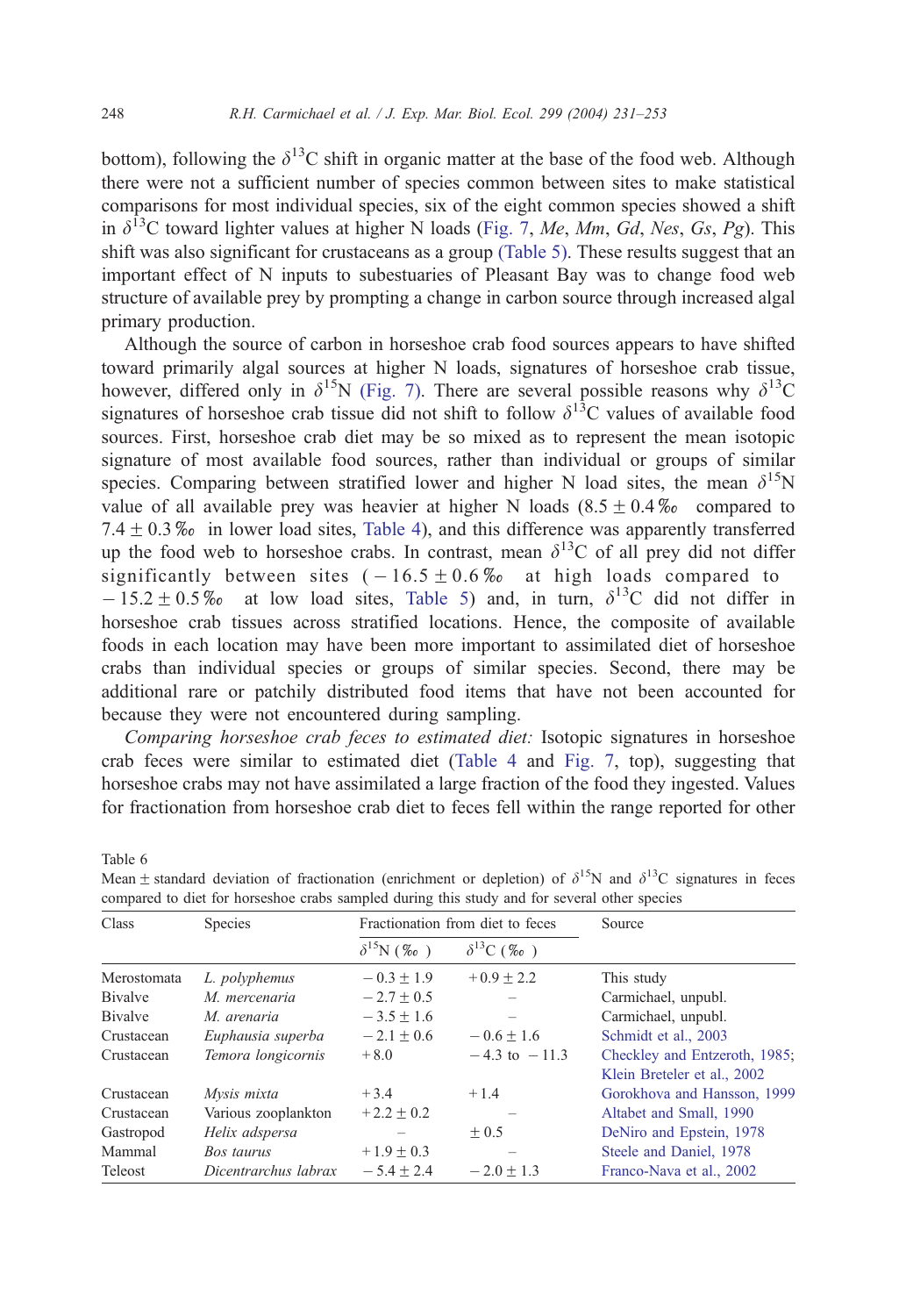species but were most similar to those reported for a herbivorous [\(Schmidt et al., 2003\)](#page-21-0) euphausiid [\(Table 6\).](#page-17-0) Fractionation of isotopes from diet to feces differs among species [\(Table 6\)](#page-17-0) and is likely due to differences in assimilation and metabolism [\(Montoya et al.,](#page-21-0) 1992; Gorokhova and Hansson, 1999; Vander Zanden and Rasmussen, 2001; Klein Breteler et al., 2002). Similarity in fractionation among species, therefore, may represent similarity physiological processing of foods. Since plant matter and detritus are assimilated relatively inefficiently [\(Valiela, 1995\),](#page-22-0) our data on feces suggest the diet of horseshoe crabs sampled in Pleasant Bay included a substantial amount of relatively poor quality organic matter. Correspondingly, vascular plant material and large quantities of sediment have been found among gut contents of horseshoe crabs [\(Botton, 1982; 1984a\),](#page-19-0) which bioturbate sediments while foraging [\(Rudloe, 1985; Kraeuter and Fegley, 1994; Commito](#page-21-0) et al., 1995). Although not efficiently assimilated, organic matter should not be disregarded as a potentially important food source since it includes amino sugars that are a component of chitin [\(Benner and Kaiser, 2003\),](#page-19-0) a major portion of horseshoe crab carapace [\(Lafon, 1941\).](#page-20-0)

Variation in  $\delta^{13}$ C signatures of horseshoe crab feces spanned  $\delta^{13}$ C values of tissue from bivalves, gastropods, polychaetes, and crustaceans ([Fig. 7,](#page-15-0) top). Since changes in horseshoe crab diet would be reflected in feces more quickly than in tissue [\(Schmidt et](#page-21-0) al., 2003), this finding suggests that recent diet (represented by feces) was varied and supported by marine phytoplankton, macroalgae, and *Spartina*-based food webs, similar to longer-term diet (represented by tissues). This similarity between  $\delta^{15}N$  values of horseshoe crab feces and estimated diet is also consistent with our assessment that these horseshoe crabs foraged primarily in localized areas.

These data provide a better understanding of where horseshoe crabs forage and how they may use locally available food sources. Our findings are novel in demonstrating that horseshoe crabs may be loyal to specific foraging sites within estuaries and in providing an assessment of foods actually assimilated by horseshoe crabs. Adult horseshoe crabs loyal to local foraging sties consumed a mixed diet regardless of differences in composition of prey species and producers supporting the food webs in the different locations. These results agree with gut content analyses that suggest horseshoe crabs are dietary generalists [\(Botton, 1984a; Botton and Haskin, 1984; Botton and Ropes, 1989\),](#page-19-0) but further suggest the composite of available foods were more important to assimilated diet of horseshoe crabs than individual taxa and that horseshoe crabs may consume foods that are poorly assimilated. Successful conservation and culture of horseshoe crabs, therefore, may depend on assuring high water quality, ample sources of particulate organic matter, and a range of habitats that support phytoplankton, macroalgae, and salt marsh production to sustain horseshoe crabs and the variety of prey they consume.

## Acknowledgements

This research was supported by the Friends of Pleasant Bay and their contributors. We thank the Cape Cod National Seashore for access to areas within their boundary, David Harris at the University of California Davis Stable Isotope Laboratory, Dr. Carl Shuster for sharing hard-to-acquire literature, Brad Williams and Dianne Suggs for assistance with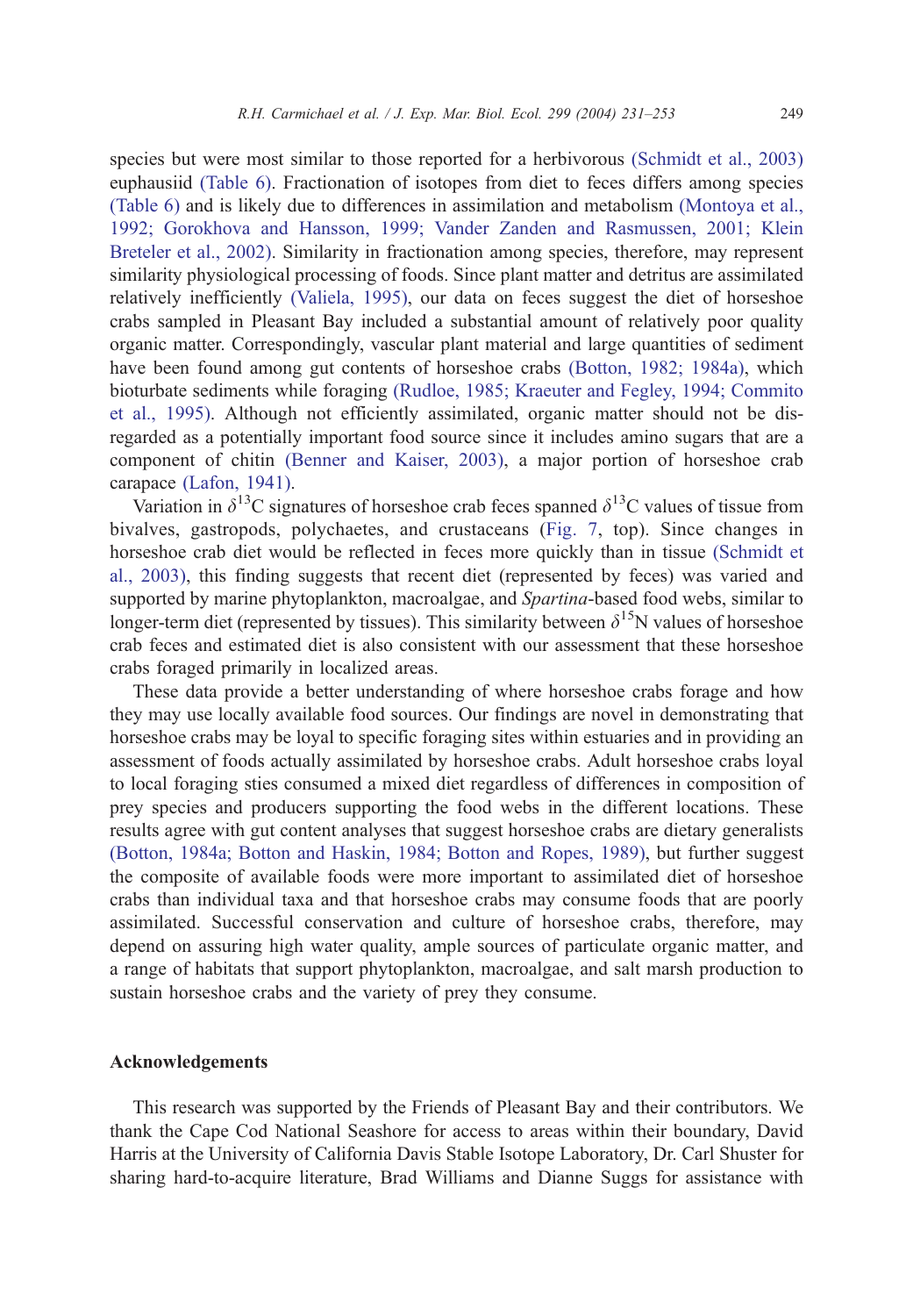<span id="page-19-0"></span>species sorting and identification, Joanna York and Rachel Allen for editing, and the many residents and fishermen living and working on the Bay who provided insight and access to the Bay. [SS]

## References

- Alexander, S.A., Hobson, K.A., Gratto-Trevor, C.L., Diamond, A.W., 1996. Conventional and isotopic determinations of shorebird diets at an inland stopover: the importance of invertebrates and Potamogeton pectinatus tubers. Can. J. Zool. 74, 1057 – 1068.
- Alisauskas, R.T., Hobson, K.A., 1993. Determination of lesser snow goose diets and winter distribution using stable isotope analysis. J. Wildl. Manage. 57, 49–54.
- Altabet, M.A., Small, L.F., 1990. Nitrogen isotopic ratios in fecal pellets produced by marine zooplankton. Geochim. Cosmochim. Acta 54, 155-163.
- Baptist, J.P., Smith, O.R., Ropes, J.W., 1957. Migrations of the horseshoe crab, Limulus polyphemus, in Plum Island Sound, Massachusetts. U.S. Fish and Wildlife Service Special Scientific Report—Fisheries, vol. 220, pp.  $1 - 15$ .
- Benner, R., Kaiser, K., 2003. Abundance of amino sugars and peptidoglycan in marine particulate and dissolved organic matter. Limnol. Oceanogr. 48, 118 – 128.
- Berkson, J., Shuster, C., 1999. The horseshoe crab: the battle for a true multiple-use resource. Fish Manag. 24,  $6 - 10.$
- Best, P.B., Schell, D.M., 1996. Stable isotopes in southern right whale (*Eubalaena australis*) baleen as indicators of seasonal movements, feeding and growth. Mar. Biol. 124, 483 – 494.
- Botton, M.L., 1982. Predation of commercially important bivalve species in New Jersey by the horseshoe crab Limulus polyphemus (Linnaeus). J. Shellfish Res. 2, 89 – 90.
- Botton, M.L., 1984a. Diet and food preferences of the adult horseshoe crab Limulus polyphemus in Delaware Bay, New Jersey, USA. Mar. Biol. 81, 199 – 207.
- Botton, M.L., 1984b. The importance of predation by horseshoe crabs, Limulus polyphemus, to an intertidal sand flat community. J. Mar. Res. 42, 139 – 161.
- Botton, M.L., 2001. The conservation of horseshoe crabs: what can we learn from the Japanese experience? In: Tanacredi, J. (Ed.), Limulus in the Limelight: A species 350 Million Years in the Making and in Peril? Kluwer Academic Publishing, NY, pp. 47–51.
- Botton, M.L., Haskin, H.H., 1984. Distribution and feeding of the horseshoe crab, Limulus polyphemus, on the continental shelf off New Jersey. Fish Bull. 82, 383 – 389.
- Botton, M.L., Ropes, J.W., 1989. Feeding ecology of horseshoe crabs on the continental shelf, New Jersey to North Carolina. Bull. Mar. Sci. 45, 637-647.
- Breitburg, D., 2002. Effects of hypoxia, and the balance between hypoxia and enrichment, on coastal fishes and fisheries. Estuaries 25, 767-781.
- Cabana, G., Rasmussen, J.B., 1994. Modeling food chain structure and contaminant bioaccumulation using stable nitrogen isotopes. Nature 372, 255 – 257.
- Carmichael, R.H., Rutecki, D., Valiela, I., 2003. Abundance and population structure of the Atlantic horseshoe crab, Limulus polyphemus, in Pleasant Bay, Cape Cod. Mar. Ecol. Prog. Ser. 246, 239 – 255.
- Carmichael, R.H., Annett, B., Valiela, I., in press. Nitrogen loading to Pleasant Bay, Cape Cod: application of models and stable isotopes to detect incipient nutrient enrichment of estuaries. Mar. Poll. Bull.
- Checkley, D.M., Entzeroth, L.C., 1985. Elemental and isotopic fractionation of carbon and nitrogen by marine, planktonic copepods and implications to the marine nitrogen cycle. J. Plankton Res. 7, 553 – 568.
- Commito, J.A., Currier, C.A., Kane, L.R., Reinsel, K.A., Ulm, I.M., 1995. Dispersal dynamics of the bivalve Gemma gemma in a patchy environment. Ecol. Monogr. 65, 1-20.
- Creach, V., Schricke, M.T., Bertru, G., Mariotti, A., 1997. Stable isotopes and gut analyses to determine feeding relationships in saltmarsh macroconsumers. Estuar. Coast. Shelf Sci. 44, 599 – 611.
- DeNiro, M.J., Epstein, S., 1978. Influence of diet on the distribution of carbon isotopes in animals. Geochim. Cosmochim. Acta 42, 495 – 506.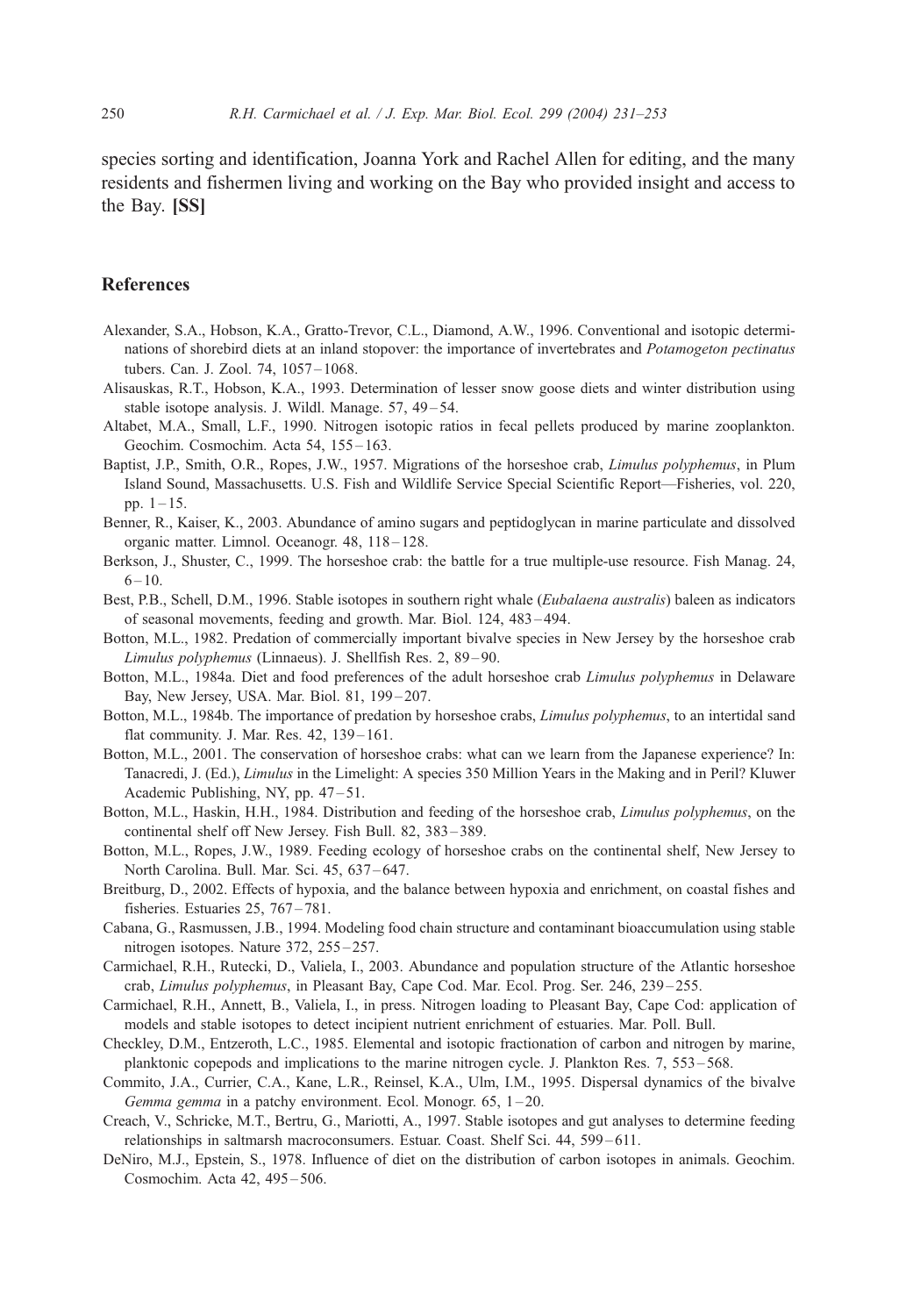- <span id="page-20-0"></span>Evgenidou, A., Valiela, I., 2002. Response of growth and density of a population of Geukensia demissa to landderived nitrogen loading, in Waquoit Bay, Massachusetts. Estuar. Coast. Shelf Sci. 55, 125–138.
- France, R., Chandler, M., Peters, R., 1998. Mapping trophic continuity of benthic foodwebs: body size-d<sup>15</sup>N relationships. Mar. Ecol. Prog. Ser. 174, 301 – 306.
- Franco-Nava, M.A., Blancheton, J.P., Deviller, G., LeGall, J.Y., 2002. Using stable isotopes to trace particulate organic matter transformations in a recirculating aquaculture system. Sea Farming Today and Tomorrow, Abstracts and short communications. EAS Special Publication, vol. 32. Aquacult. Europe, Trieste, Italy, pp. 242 – 243.
- Gaines, E.F., Carmichael, R., Grady, S., Valiela, I., 2002. Stable isotopic evidence for changing nutritional sources of juvenile horseshoe crabs. Biol. Bull. 203, 228-230.
- Goldman, J., 1975. Identification of nitrogen as a growth limiting nutrient in wastewaters and coastal marine waters through continuous culture algal assays. Water Res. 10, 97-104.
- Gordon, D.C., 1966. The effects of the deposit feeding polychaete *Pectinaria gouldii* on the intertidal sediments of Barnstable Harbor. Limnol. Oceanogr. 11, 327 – 332.
- Gorokhova, E., Hansson, S., 1999. An experimental study on variation in stable carbon and nitrogen isotope fractionation during growth of *Mysis mixta* and *Neomysis integer*. Can. J. Fish. Aquat. Sci. 56, 2203 – 2210.
- Griffin, M.P.A., Valiela, I., 2001. Delta super(15)N isotope studies of life history and trophic position of *Fundulus* heteroclitus and Menidia menidia. Mar. Ecol. Prog. Ser. 214, 299-305.
- Harvey, C.J., Hanson, P.C., Essington, T.E., Brown, P.B., Kitchell, J., 2002. Using bioenergetics models to predict stable isotope ratios in fishes. Can. J. Fish Aquat. Sci. 59, 115 – 124.
- Hansson, S., Hobbie, J.E., Elmgren, R., Larsson, U., Fry, B., Johansson, S., 1997. The stable nitrogen isotope ratio as a marker of food-web interactions and fish migration. Ecology 78, 2249 – 2257.
- Hesslein, R.H., Capel, M.J., Fox, D.E., Hallard, K.A., 1991. Stable isotopes of sulfur, carbon, and nitrogen, as indicators of trophic level and fish migration in the lower Mackenzie River Basin, Canada. Can. J. Fish. Aquat. Sci. 48, 2258 – 2265.
- Hyslop, E.J., 1980. Stomach contents analysis—a review of methods and their application. J. Fish Biol. 17,  $411 - 429.$
- Kamermans, P., 1994. Similarity in food source and timing of feeding in deposit- and suspension-feeding bivalves. Mar. Ecol. Prog. Ser. 104, 63 – 75.
- Kang, C.K., Sauriau, P.G., Richard, P., Blanchard, G.F., 1999. Food sources of the infaunal suspension-feeding bivalve Cerastoderma edule in a muddy sandflat of Marennes-Oleron Bay, as determined by analyses of carbon and nitrogen stable isotopes. Mar. Ecol. Prog. Ser. 187, 147-158.
- Klein Breteler, W.C.M., Grice, K., Schouten, S., Kloosterhuis, H.T., Sinninghe Damsté, J.S., 2002. Stable carbon isotope fractionation in the marine copepod Temora longicornis: unexpectedly low  $\delta^{13}C$  value of faecal pellets. Mar. Ecol. Prog. Ser. 240, 195 – 204.
- Kline Jr., T.C., Wilson, W.J., Goering, J.J., 1998. Natural isotope indicators of fish migration at Prudhoe Bay, Alaska. Can. J. Fish Aquat. Sci. 55, 1494 – 1502.
- Kraeuter, J.N., Fegley, S.R., 1994. Vertical disturbance of sediments by horseshoe crabs (Limulus polyphemus) during their spawning season. Estuaries 17, 288-294.
- Lafon, M., 1941. Sur la composition du tégument des crustacés. C. R. Seances. Soc. Biol. Paris 135, 1003 1007.
- Lawton, P., Lavalli, K.L., 1995. Postlarval, juvenile, adolescent, and adult ecology. In: Factor, J.R. (Ed.), Biology of the Lobster Homarus americanus. Academic Press, San Diego, pp. 47 – 88.
- Mayer, B., Boyer, E.W., Goodale, C., Jaworski, N.A., Van Breemen, N., Howarth, R.W., Seitzinger, S., Billen, G., Lajtha, K., Nadelhoffer, K., Van Dam, D., Hetling, L.J., Nosal, M., Paustian, K., 2002. Sources of nitrate in rivers draining sixteen watersheds in the northeastern U.S.: isotopic constraints. Biogeochemistry 57/58,  $171 - 197.$
- McClelland, J.W., Valiela, I., 1998a. Linking nitrogen in estuarine producers to land-derived sources. Limnol. Oceanogr. 43, 577 – 585.
- McClelland, J.W., Valiela, I., 1998b. Changes in food web structure under the influence of increased anthropogenic nitrogen inputs to estuaries. Mar. Ecol. Prog. Ser. 168, 259 – 271.
- McClelland, J.W., Valiela, I., Michener, R.H., 1997. Nitrogen-stable isotope signatures in estuarine food webs: a record of increasing urbanization in coastal watersheds. Limnol. Oceanogr. 42, 930 – 937.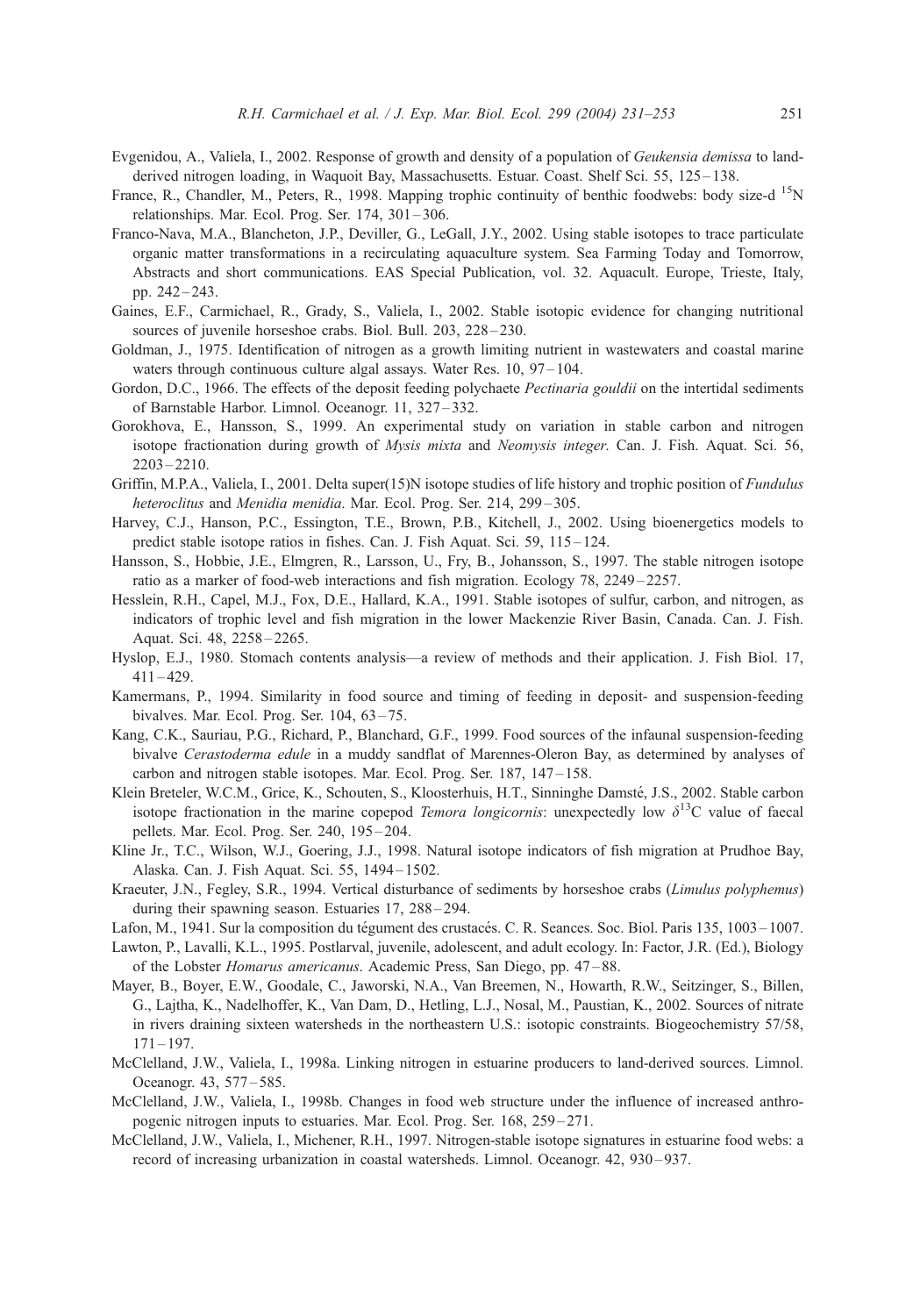- <span id="page-21-0"></span>McDermott, J.J., 1987. The distribution and food habits of Nephtys bucera Ehlers, 1868 (Polychaeta: Nephtyidae) in the surf zone of a sandy beach. Proc. Biol. Soc. Wash.  $100$ ,  $21-27$ .
- McGinnis, T.W., Emslie, S.D., 2001. The foraging ecology of royal and sandwich terns in North Carolina, USA. Waterbirds 3, 361-370.
- Michels, S.F., 1996. Summary of trends in horseshoe crab abundance in Delaware. In: Farrell, J., Martin, C. (Eds.), Proceedings of the Horseshoe Crab Forum: Status of the Resource. University of Delaware Sea Grant College Program, Lewes, DE, pp. 26–29.
- Michener, R.H., Schell, M., 1994. Stable isotope ratios as tracers in marine aquatic food webs. In: Lajtha, K., Michener, R.H. (Eds.), Stable Isotopes in Ecology and Environmental Science. Blackwell Scientific, pp. 138 – 158.
- Montoya, J.P., Wiebe, P.H., McCarthy, J.J., 1992. Natural abundance of  $15N$  in particulate nitrogen and zooplankton in the Gulf Stream region and warm-core ring 86A. Deep-Sea Res. 39, S363 – S392 (Suppl.).
- Peterson, B.J., Fry, B., 1987. Stable isotopes in ecosystem studies. Ann. Rev. Ecolog. Syst. 18, 293 320.
- Prins, T.C., Escaravage, V., Wetsteyn, L.P.M.J., Peeters, J., Smaal, A.C., 1999. Effects of different N- and Ploading on primary and secondary production in an experimental marine ecosystem. Aquat. Ecol. 33, 65–81.
- Redmond, M.S., Scott, K.J., 1989. Amphipod predation by infaunal polychaete, Nephtys incisa. Estuaries 12,  $205 - 207$ .
- Riska, B., 1981. Morphological variation in the horseshoe crab *Limulus polyphemus*. Evolution 35, 647–658.
- RMP, 1998. Pleasant Bay Resource Management Plan. Pleasant Bay Technical Advisory Committee and Ridley and Associates. 179 pp.
- Rudloe, A., 1979. Locomotor and light responses of larvae of the horseshoe crab, Limulus polyphemus (L.). Biol. Bull. 157, 494 – 505.
- Rudloe, A., 1981. Aspects of the biology of juvenile horseshoe crabs, Limulus polyphemus. Bull. Mar. Sci. 31,  $125 - 133$ .
- Rudloe, A., 1982. Man's influence as an environmental threat to *Limulus*. In: Bonaventura, et al. (Eds.), Physiology and Biology of Horseshoe Crabs: Studies on Normal and Environmentally Stressed Animals. Progress in Clinical and Biological Research, vol. 81. Alan R. Liss, New York, NY, pp. 297 – 300.
- Rudloe, A., 1985. Variation in the expression of lunar and tidal behavioral rhythms in the horseshoe crab, Limulus polyphemus. Bull. Mar. Sci. 36, 388-395.
- Ruppert, E., Barnes, R., 1994. Invertebrate Zoology. Sanders College Publishing. 1056 pp.
- Schmidt, K., Atkinson, A., Stübing, D., McClelland, M., Montoya, J., Voss, M., 2003. Trophic relationships among Southern Ocean copepods and krill: some uses and limitation of a stable isotope approach. Limnol. Oceanogr. 48, 277 – 289.
- Sekiguchi, K., 1988. Biology of Horseshoe Crabs. Science House, Tokyo. 428 pp.
- Shriver, A.C., Carmichael, R.H., Valiela, I., 2002. Growth, condition, reproductive potential, and mortality of bay scallops, Argopecten irradians, in response to eutrophic-driven changes in food resources. J. Exp. Mar. Biol. Ecol.  $279, 21 - 40.$
- Shuster Jr., C.N., 1955. On morphometric and serological relationships within the Limulidae, with particular reference to Limulus polyphemus (L.). PhD thesis, New York University.
- Shuster Jr., C.N., 1982. A pictorial review of the natural history and ecology of the horseshoe crab Limulus polyphemus, with reference to other Limulidae. In: Bonaventura, J., et al. (Eds.), Physiology and Biology of Horseshoe Crabs. Studies on Normal and Environmentally Stressed Animals. Progress in Clinical and Biological Research, vol. 81. Alan R. Liss, New York, NY, pp. 1–52.
- Shuster Jr., C.N., 1996. Abundance of adult horseshoe crabs, Limulus polyphemus, in Delaware Bay, 1850 1990. In: Farrell, J., Martin, C. (Eds.), Proceedings of the Horseshoe Crab Forum: Status of the Resource. University of Delaware Sea Grant College Program, Lewes, DE, pp. 5 – 14.
- Smith, V.H., Tilman, G.D., Nekola, J.C., 1999. Eutrophication: impacts of excess nutrient inputs on freshwater, marine, and terrestrial ecosystems. Environ. Pollut. 100, 179-196.
- Sokal, R.R., Rohlf, F.J., 1981. Biometry. W. H. Freeman, San Francisco, pp. 500-530.
- Steele, K.W., Daniel, R.M., 1978. Fractionation of nitrogen isotopes by animals: a further complication to the use of variations in the natural abundance of  $^{15}N$  for tracer studies. J. Agric. Sci., Cambridge 90, 7–9.
- Sutela, T., Huusko, A., 2000. Varying resistance of zooplankton prey to digestion: implications for quantifying larval fish diets. Trans. Am. Fish. Soc. 129, 545 – 551.